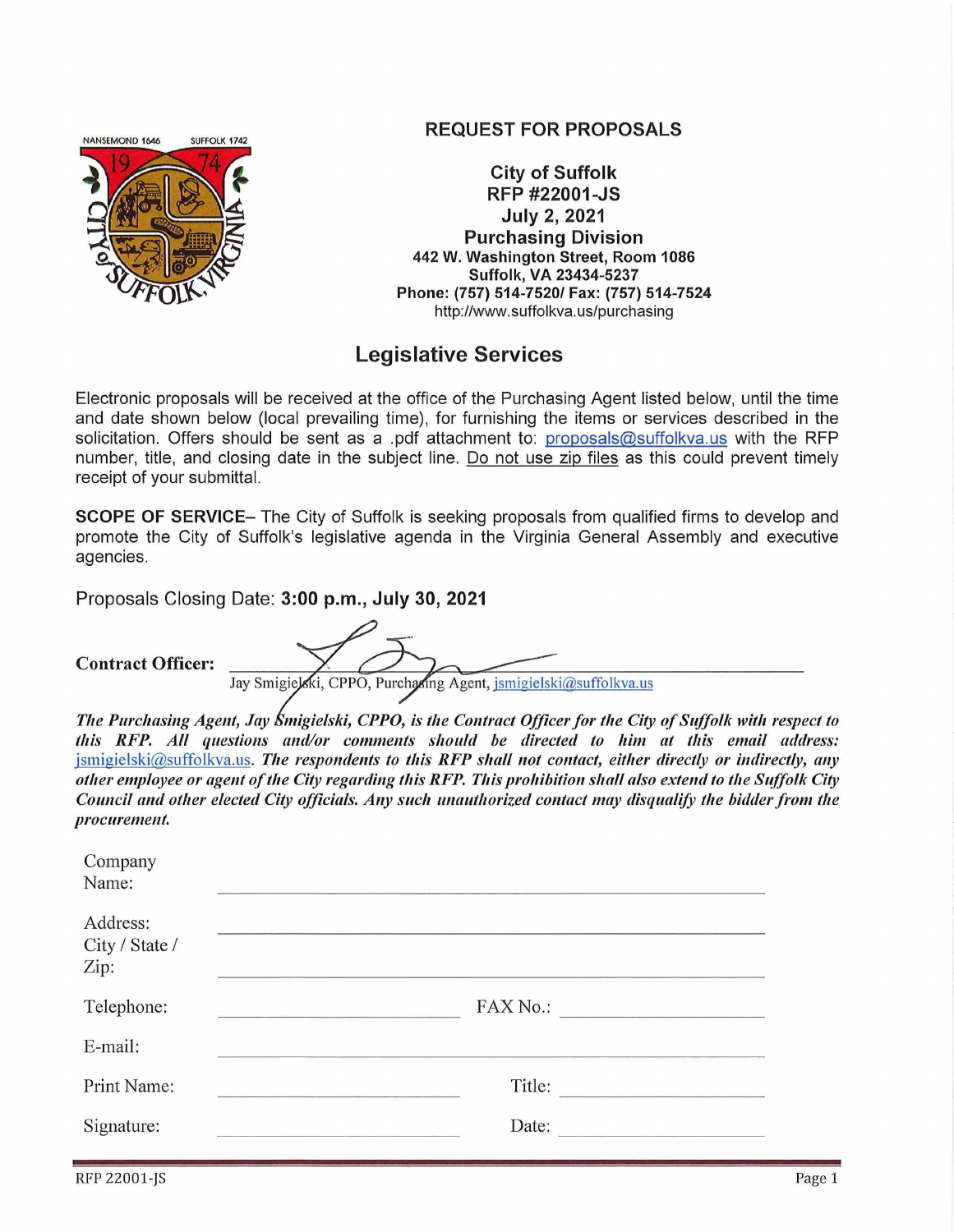In compliance with this Request for Proposals, and subject to all the conditions thereof, the offeror, if the offer is accepted within one hundred and twenty (120) calendar days from the date of the receipt of proposals, agrees to furnish any or all of the items and/or services at the prices set, to be delivered at the time and place specified herein, based on Task Orders negotiated with the offeror and issued by the City. The signature on the previous page certifies the offeror has read, understands, and agrees to all terms, conditions, and requirements of this bid, and is authorized to contract on behalf of firm on the previous page.

#### **SOLICITATION DOCUMENTS**

Additional Request for Proposal documents are available on the Purchasing website: <http://apps.suffolkva.us/bids/> or on the Commonwealth's bid board (eVA), or at Demandstar.com. An e-mail request for the complete RFP form may be sent to the Contract Officer listed on the front page.

Proposals may be sent to [proposals@suffolkva.us.](mailto:proposals@suffolkva.us) In lieu of email, electronic copies (CD or thumb drive) may be delivered to the Purchasing Office, 442 W. Washington Street, Room 1086, Suffolk, Virginia, 23434 prior to the closure date shown, if desired. Documents should be saved as a .pdf document and should conserve disk space to allow transfers of data. **Do not send Zip files. Zip files cannot be accepted.**

Questions concerning this project must be in writing (email is preferred) and addressed to the Contract Officer listed on the front page of this solicitation, and, should be received no later than five (5) business days preceding the date that the proposals are to be received. E-mail is the preferred method and will get a timelier response.

IF YOU NEED ANY REASONABLE ACCOMMODATION FOR ANY TYPE OF DISABILITY IN ORDER TO PARTICIPATE IN THIS PROCUREMENT, PLEASE CONTACT THIS DIVISION AS SOON AS POSSIBLE.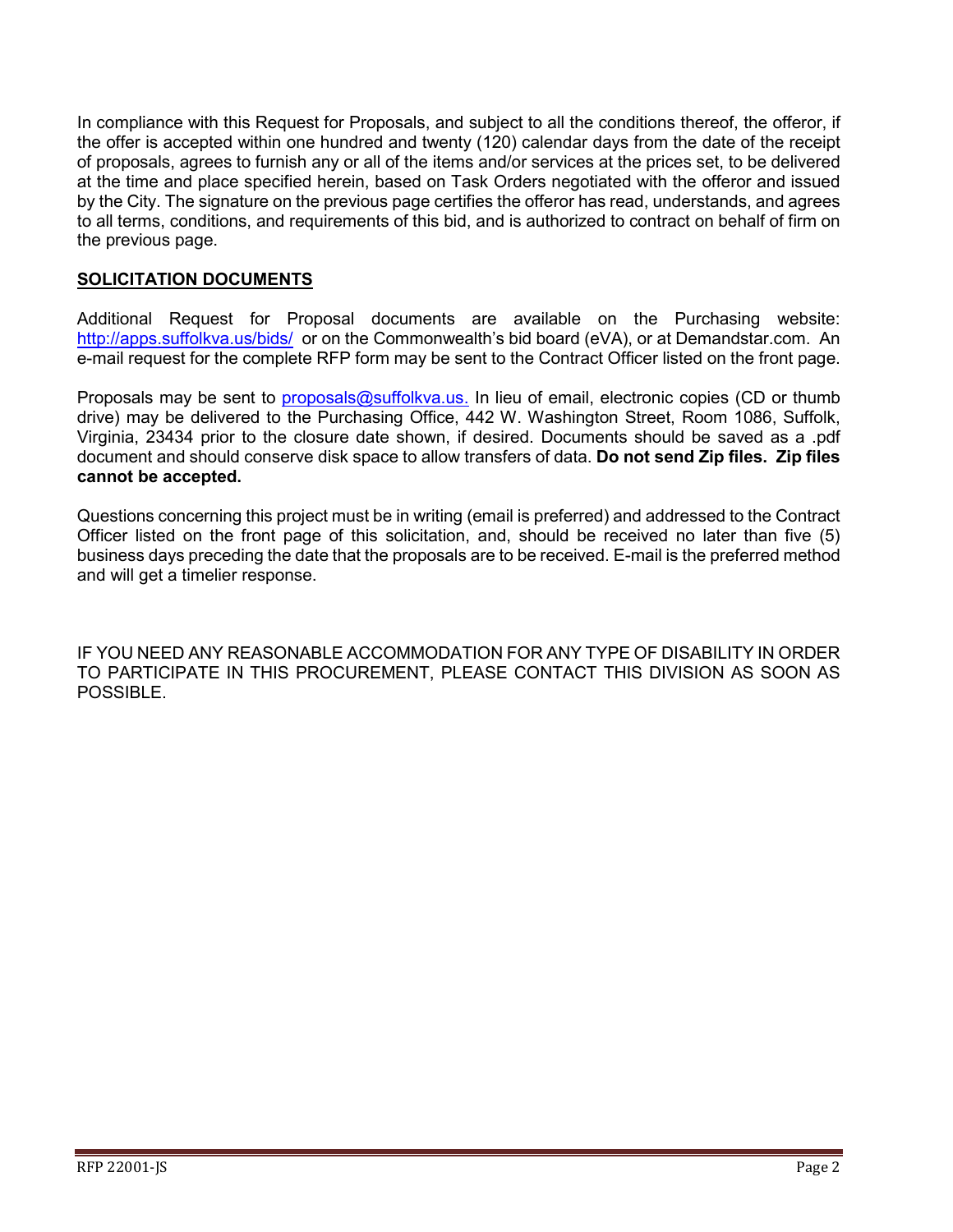# **REQUEST FOR PROPOSAL**

## **Legislative Services**

## **SECTION/TITLE**

| 1.0 |  |  |  |
|-----|--|--|--|
| 2.0 |  |  |  |
| 3.0 |  |  |  |
| 4.0 |  |  |  |
| 5.0 |  |  |  |
| 6.0 |  |  |  |
| 7.0 |  |  |  |
| 8.0 |  |  |  |
| 9.0 |  |  |  |
|     |  |  |  |
|     |  |  |  |
|     |  |  |  |
|     |  |  |  |
|     |  |  |  |
|     |  |  |  |
|     |  |  |  |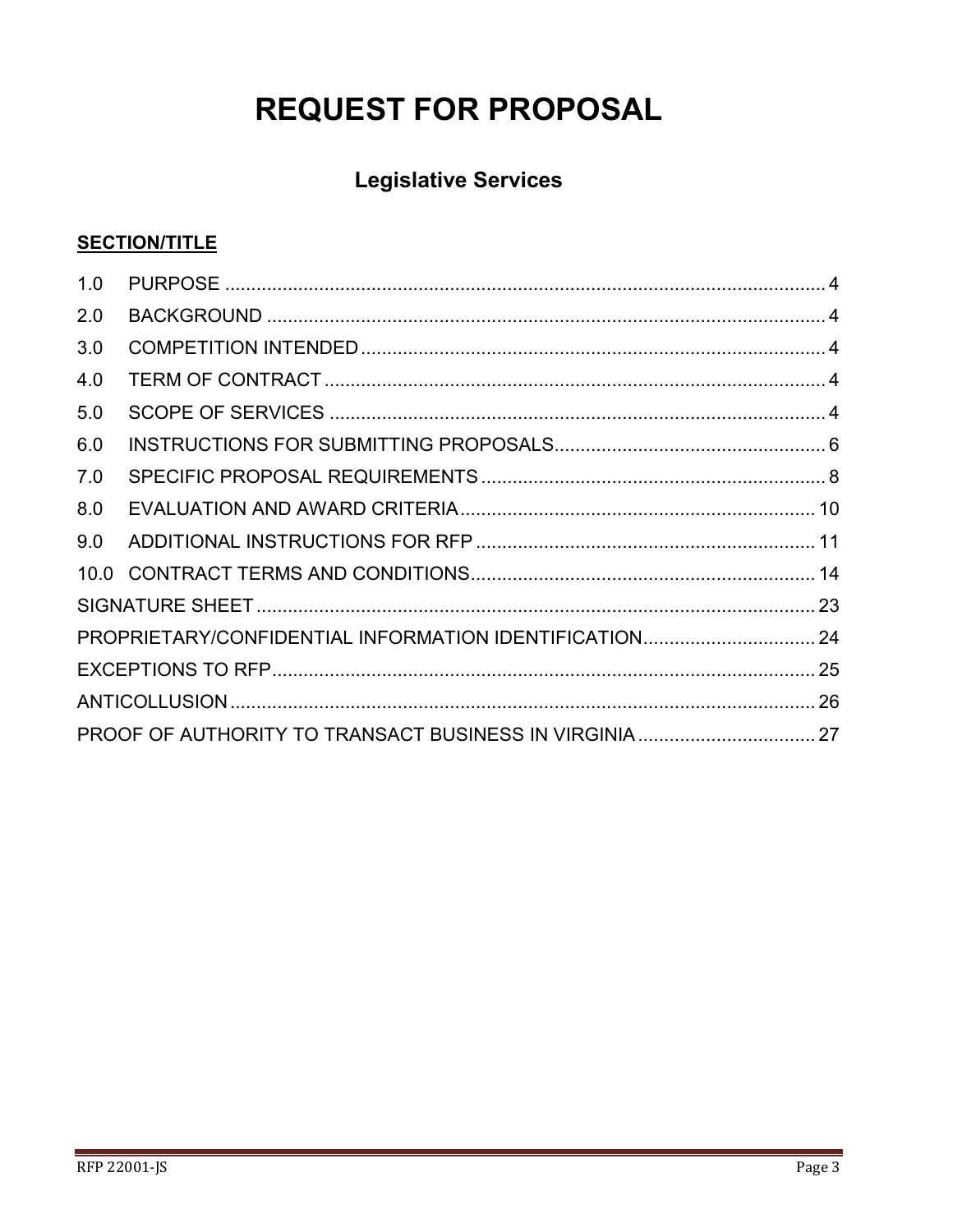## <span id="page-3-0"></span>**1.0 PURPOSE**

The City of Suffolk is seeking proposals from qualified firms to provide legislative services for the City of Suffolk. The Offeror will provide strategic assistance and represent the City in the Virginia General assembly and executive agencies.

#### <span id="page-3-1"></span>**2.0 BACKGROUND**

The City of Suffolk is a thriving city with a population of over 90,000. It is one of the fastest growing cities in Virginia. It has a City Council – City Manager form of government.

#### <span id="page-3-2"></span>**3.0 COMPETITION INTENDED**

It is the City's intent that this Request for Proposal (RFP) permits competition. It shall be the offeror's responsibility to advise the Purchasing Agent in writing if any language requirement, specification, etc., or any combination thereof, inadvertently restricts or limits the requirements stated in this RFP to a single source. Such notification must be received by the Purchasing Agent not later than five (5) business days prior to the date set for acceptance of proposals.

#### <span id="page-3-3"></span>**4.0 TERM OF CONTRACT**

The contract shall cover the period beginning upon receipt of signed Contract and continuing through September 30, 2022. This contract may be renewed based on the terms and conditions herein at the expiration of its term at the sole option of the City for four (4) additional one year periods through September 30, 2026. The contract will renew automatically during these periods. The City retains the right to not renew the Contract at the expiration of any annual anniversary date by furnishing the other party with a thirty (30) day written notice.

Initial rates must be guaranteed for a minimum of twelve (12) months. Any increase in rates for subsequent terms must be submitted in writing no less than sixty (60) days prior to contract renewal. The City reserves the sole right to approve any increase in rates. The City does not guarantee approval of any increase in rates.

## <span id="page-3-4"></span>**5.0 SCOPE OF SERVICES**

- A. At the direction of the City Manager, or the Deputy City Manager, the successful Offeror will meet with City-elected officials, staff and other groups and individuals to acquire a full understanding of the City's General Assembly legislative agenda, including transportation needs and the status of other critical issues and projects.
- B. Develop a written statement of proposed objectives for the House and Senate during the contract period in collaboration with and subject to approval by the City Manager or Deputy City Manager. The objectives shall be based on the City's General Assembly legislative agenda and principals.
- C. Provide strategic and other upfront assistance with state funding requests, periodic status updates on funding requests, analysis of reasons for success or failure of particular requests and suggestions on improvements for the future.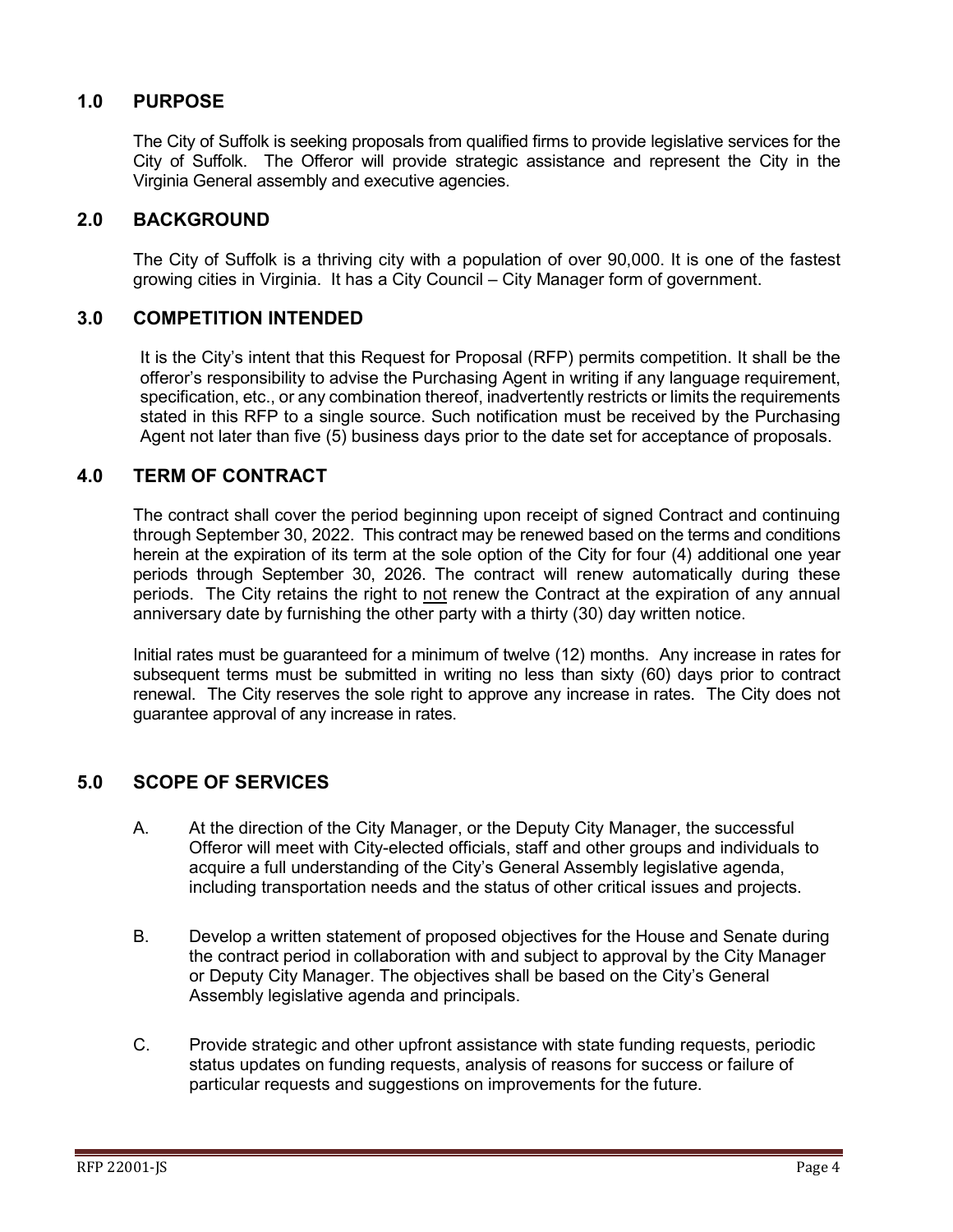- D. Advocate the City's priority programs in Richmond, Virginia, before the General Assembly, executive agencies and the administration.
- E. Speak for and represent the City in legislative matters only in conformance with the City's policies or upon the express direction of the City Manager or Deputy City Manager in conformance with policies of the City Council.
- F. Provide identification of Federal and State grant opportunities, assistance with grant requests (size and scope of appropriate projects), and assistance with garnering support of grant applications.
- G. On an ongoing basis, identify new bills related to the City's legislative agenda and policies and provide regular periodic updates of bills identified by the City. Advise the City Manager or Deputy City Manager of the status of applicable legislation or policy affecting the City's transportation agenda or other agendas as appropriate.
- H. Monitor other transportation legislation and budgets that relate to the City's transportation program and report to the City Manager or Deputy City Manager quickly as developments occur.
- I. At the direction of the City Manager or Deputy City Manager, periodically meet with City Council, Management Staff, and other parties to identify areas of opportunity and concern associated with the City's legislative agenda.
- J. Maintain a working liaison with federal/general assembly lobbyists employed by the Commonwealth of Virginia, appropriate associates; such as the National League of Cities, etc. Ensure city representation or presence at common interest group entities (e.g., Virginia Municipal League), special issue meetings (high growth community issues such as impact fees, transportation needs, etc.), as well as before regional governing policy groups (Hampton Roads Planning District Commission, Hampton Roads Partnership, Hampton Roads Military and Federal Facilities Alliance, etc.)
- K. Schedule and advise the City Manager or Deputy City Manager regarding the timing and selection of the most appropriate forums of contact by City officials with members of General Assembly, committees, and administration officials. The City Council will designate specific Council Member(s) to attend and participate in General Assembly and administrative advocacy meetings.
- L. On a weekly basis, provide synthesized information on hearings/markups/floor activity for the week ahead. Also provide updates on priority issues on a weekly basis and report as needed on time-sensitive issues.
- M. Provide the City a monthly report of all pertinent activities. The offeror shall report monthly hours spent representing City of Suffolk. The report shall identify: (1) General Assembly committee and subcommittee meetings monitored; (2) the names of legislators, and legislative and Executive Branch staff contacted and lobbied, as well as names of offeror's staff making the contacts; (3) other meetings attended on behalf of the City; (4) reports, issue papers, and testimony presented.
- N. Meet with designated City staff on a monthly basis to discuss recent activities, upcoming events and coordinate the various aspects of the City's legislative program.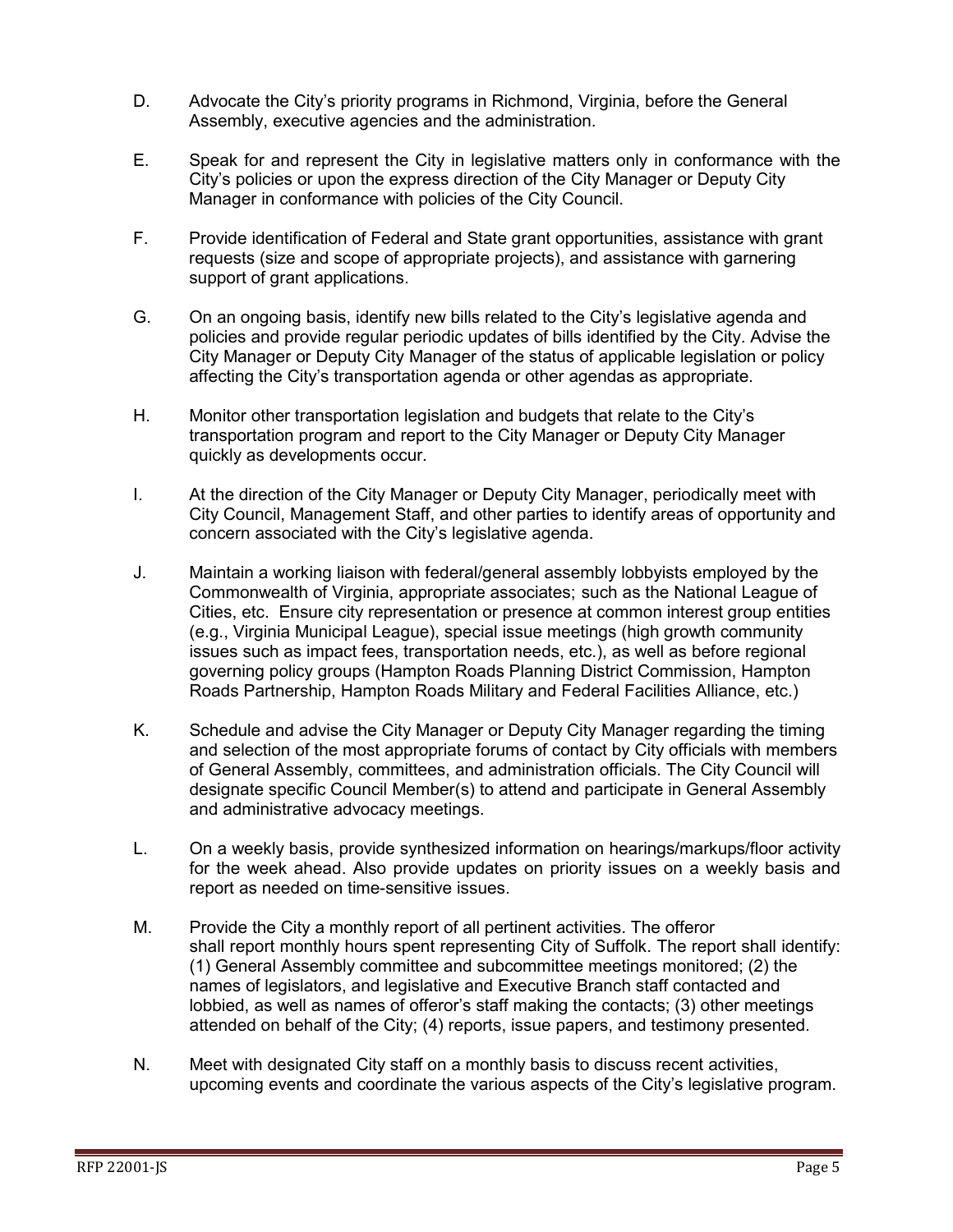- O. **Provide the City Manager and the Deputy City Manager a concise (approximately 2-3 pages), monthly senior executive report which identifies and reports on items of specific relevance to the City.** Include a brief description of legislative activities and the opportunities and obstacles affecting the City's initiatives. Also include a yearto-date progress report on the statement of objectives developed at the start of the contract period. The report can include a description of meetings, actions being discussed, fiscal and programmatic impacts to the City and any proposed legislative changes.
- P. Provide a detailed report by June  $30<sup>th</sup>$ , 2021. The report should include (1) an analysis of successes and failures; (2) a progress report on the objectives for the year (3) recommendations for goals, objectives, strategies, and suggestions for improvements for the next year; and (4) an annual update to the list of clients, current and during the preceding three years for whom the offeror serves or has served as a Federal or State lobbyist and an annual update to the list of issues covered for these clients.
- Q. Be in full compliance with Code of Virginia, Registration of Lobbyists, Article 3, §2.2-418 to §2.2-435.
- R. Generally provide such other assistance, advice, consultation as appropriate and requested.

## <span id="page-5-0"></span>**6.0 INSTRUCTIONS FOR SUBMITTING PROPOSALS**

#### A. Submission of Proposals

An electronic document shall be submitted by e-mail attachment to [proposals@suffolkva.us](mailto:proposals@suffolkva.us) with the RFP number and title in the subject line. In lieu of emailing proposals, an electronic copy (CD or thumb drive) may be delivered to the Purchasing Office, 442 West Washington Street, Room 1086, Suffolk, Virginia prior to the closure date shown, if desired. Documents should be saved as a .pdf document and should conserve disk space to allow transfers of data. **ZIP files cannot be accepted**; they do not work in the City's system. To receive confirmation of receipt of proposal, send request to the contracting officer at [jsmigielski@suffolkva.us](mailto:jsmigielski@suffolkva.us) Do NOT send proposal directly to contracting officer.

The intent of using electronic submissions is to reduce paper usage and provide economical approaches while permitting the Offeror to demonstrate their skills, education, experience, and ingenuity that would qualify them to be selected for interview.

Offerors so selected will be allowed to make a formal presentation of their qualifications and job approach, and may be selected for final negotiations of contract. Therefore, care should be given to address the issues relating to the criteria to follow.

Read the entire solicitation before submitting a proposal. Failure to read any part of this RFP shall not relieve any offeror from his or her contractual obligations.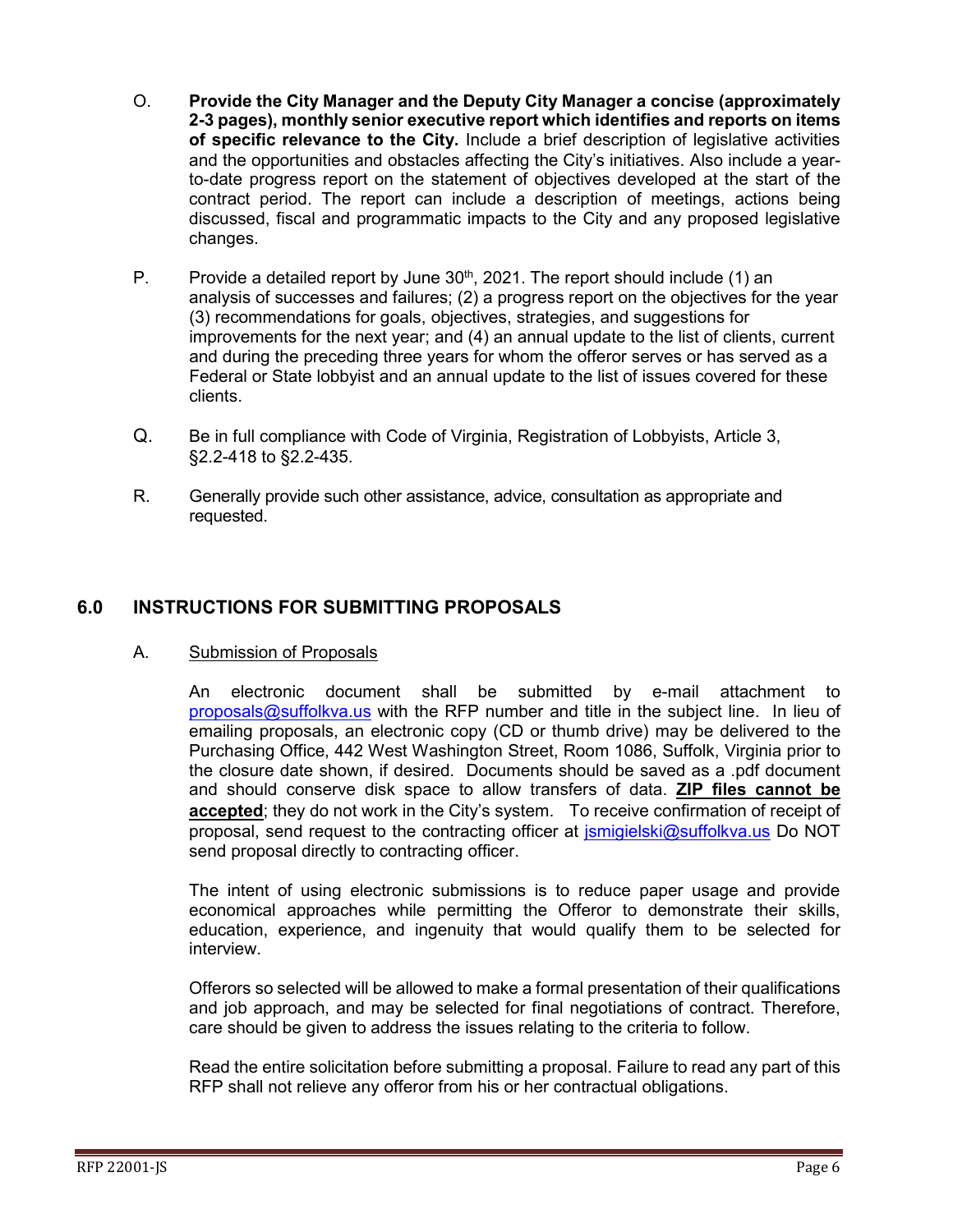#### B. Questions and Inquiries

Questions and inquiries pertaining to the Request for Proposals will be accepted from any and all firms via e-mail or fax. Inquires must provide RFP number and title. Material questions will be answered by Addendum and will be posted on the City's website: <http://apps.suffolkva.us/bids/> provided that all questions are received five (5) business days prior to opening date.

Jay Smigielski, Purchasing Agent, is the designated authorized spokesperson for the City of Suffolk with respect to this RFP. All questions and/or comments should be directed to his attention. The respondents to this RFP shall not contact, either directly or indirectly, any other employee or agent of the City regarding this RFP. This prohibition shall also extend to the Suffolk City Council and other elected City officials. Any such unauthorized contact may disqualify the Offeror from the procurement.

#### C. Addendum and Supplement to Request

If it becomes necessary to revise any part of this request or if additional data are necessary to enable an exact interpretation of provisions of this request, an addendum will be issued. It is the responsibility of the Offeror to ensure that he has received all addendums prior to submitting a proposal. All addenda can be downloaded from <http://apps.suffolkva.us/bids/>

#### D. Firm Pricing for City Acceptance

Offers made during negotiation must be honored for City acceptance for 120 days from the date of offer.

## E. Proprietary Information

Trade secrets or proprietary information submitted by an Offeror in connection with this solicitation shall not be subject to disclosure under the Virginia Freedom of Information Act; however, the Offeror must invoke the protections of this section prior to or upon submission of the data or other materials, and must clearly identify the data or other materials to be protected and state the reasons why protection is necessary. Offerors shall not mark sections of their proposal as proprietary if they are to be part of the award of the contract and are of a "Material" nature. Any propriety information must be listed on the attached "Proprietary/confidential Information Identification" form and submitted with the proposal. An all-inclusive statement that the entire proposal is proprietary will result in rejection of the proposal.

## F. Authority to Bind Firm in Contract

Proposals must give full firm name and address of Offeror. Failure to sign proposal may disqualify it. Person signing proposal should show title or authority to bind his firm in a contract.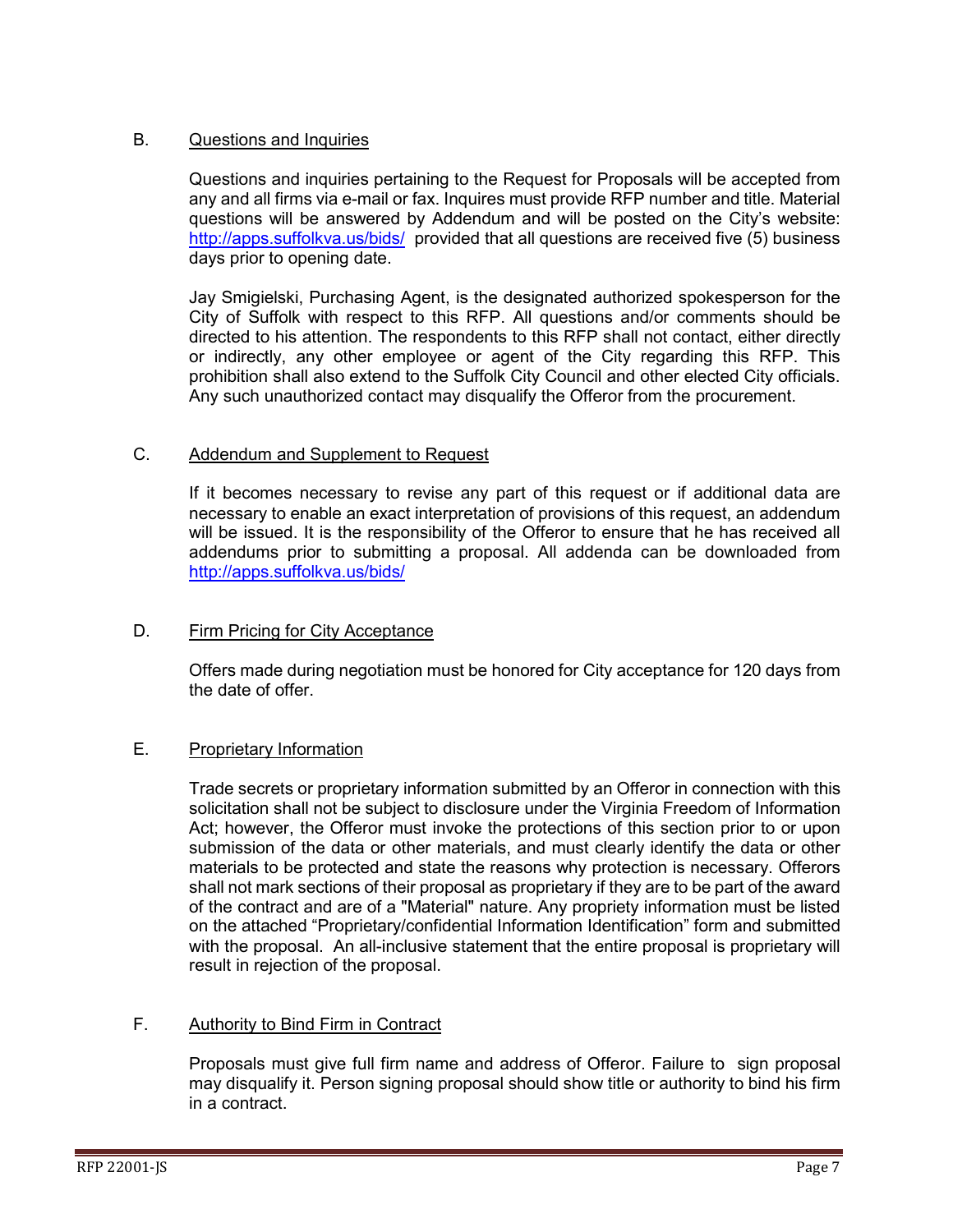#### G. Preparation and Submission of Proposals

- 1. All proposals shall be signed by the individual or authorized principals of the firm.
- 2. All attachments to the Request for Proposal requiring executing by the firm are to be returned with the proposals.
- 3. Proposals are to be submitted electronically; title shall indicate the RFP number, time and date of public acceptance, and the title of the proposal.
- 4. It is the Offeror's responsibility that the proposals are received by the Purchasing Division BEFORE the hour specified on the opening date. Requests for extensions of this time and date will not be granted. Proposals or unsolicited amendments to proposals received by the City after the acceptance date will not be considered.

#### H. Miscellaneous Requirements

- 1. The City will not be responsible for any expenses incurred by a offerer in preparing and submitting a proposal. All proposals shall provide a straightforward, concise delineation of the offeror's capabilities to satisfy the requirements of this request. Emphasis should be on completeness and clarity of content.
- 2. Offerors who submit a proposal in response to this RFP may be required to make an oral presentation of their proposal. The Purchasing Division will schedule the time and location for this presentation.
- 3. The contents of the proposal submitted by the successful Offeror and this RFP will become part of any contract awarded as a result of the Scope of Services contained herein. The successful offerer will be expected to sign a contract with the City.
- 4. The City reserves the right to reject any and all proposals received by reason of this request, or to negotiate separately in any manner necessary to serve the best interests of the City.

## <span id="page-7-0"></span>**7.0 SPECIFIC PROPOSAL REQUIREMENTS**

Proposals should be as thorough and detailed as necessary to allow the City of Suffolk to properly evaluate the offeror's capabilities to provide the required services. Offerors are required to submit the following items in the format provided as a complete proposal.

The City reserves the right to request clarification of information submitted and to request additional information if deemed necessary.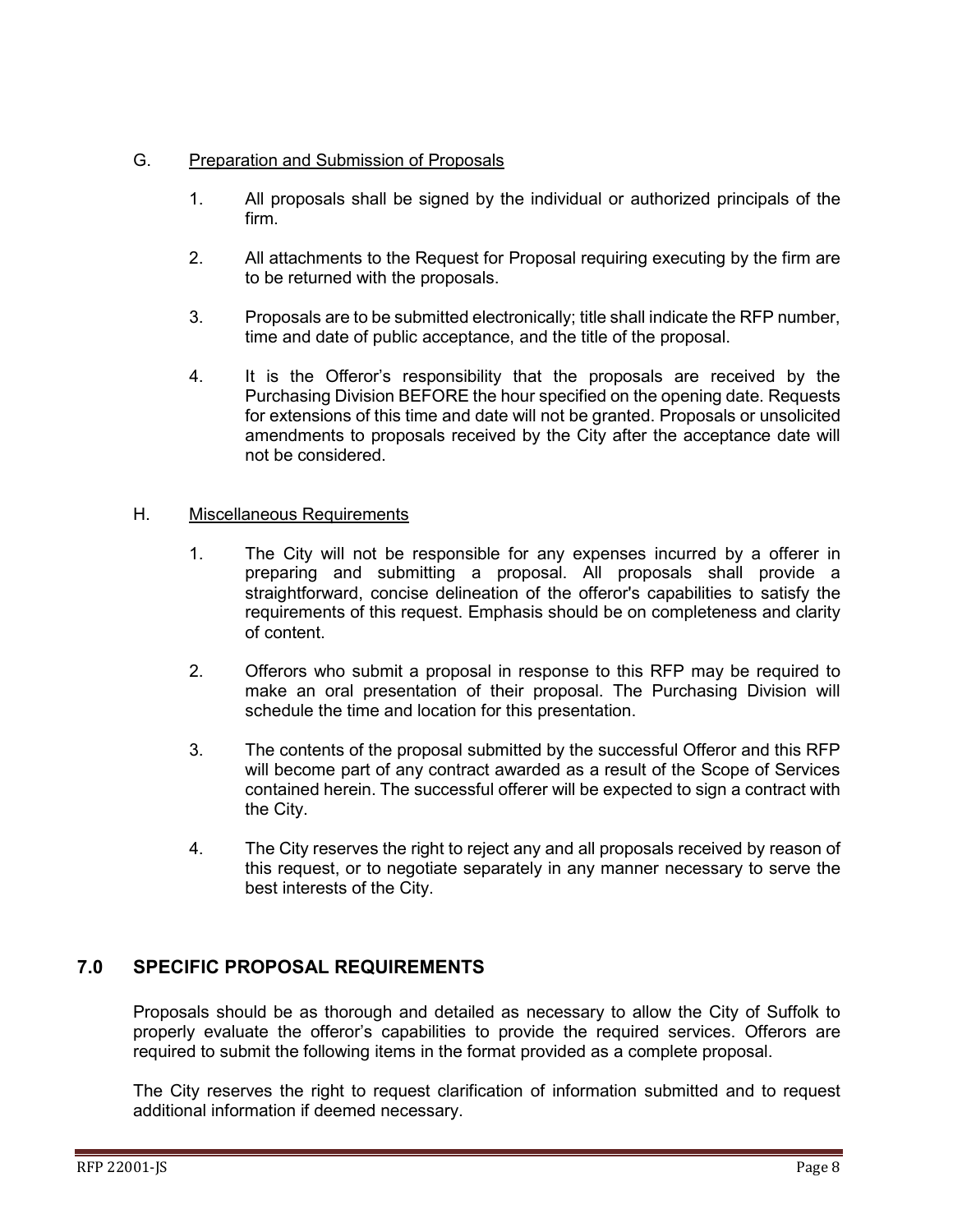#### A. Cover Letter

The Offeror will complete and submit the Signature Sheet (included in the proposal) and submit it with a brief cover letter. The cover letter should summarize key elements of the proposal. An individual authorized to bind offeror must sign the letter and Signature Sheet as well. Indicate the address and telephone number of the Offeror's office.

#### B. Background and Project Summary Section

This section should describe your understanding of the City, the work to be performed, and the objectives to be accomplished. Refer to the "Scope of Services" Section of this RFP.

#### C. Methodology Section

Provide a detailed description of the approach and methodology to be used to accomplish the "Scope of Services" of this RFP. The Methodology Section should include the following:

- 1. An implementation plan that describes in detail (a) the methods, including controls by which your firm manages projects of the type sought by this RFP; and (b) any other management or implementation strategies or techniques that the respondent intends to employ in carrying out the work.
- 2. Detailed description of efforts your firm will undertake to achieve client satisfaction and to satisfy the requirements of the "Scope of Services" Section.
- 3. Detailed description of specific tasks you will require from City staff. Explain what the respective roles of City staff and your staff would be to complete the tasks specified herein.

#### D. Staffing Section

Provide a list of principal individuals who will likely be working on this contract and indicate the level/title of each member, and the function that each will perform. Include a brief resume for each designated individual, to include licenses, certifications, and other qualifications.

#### E. Qualifications

The information requested in this section should describe the qualifications of the offeror, key staff, and subcontractors performing projects within the past five (5) years that are similar in size and scope to that requested in the RFP. Information shall include the following:

1. A summary of the offeror's demonstrated capability, including length of time that the offeror has provided the services being requested herein.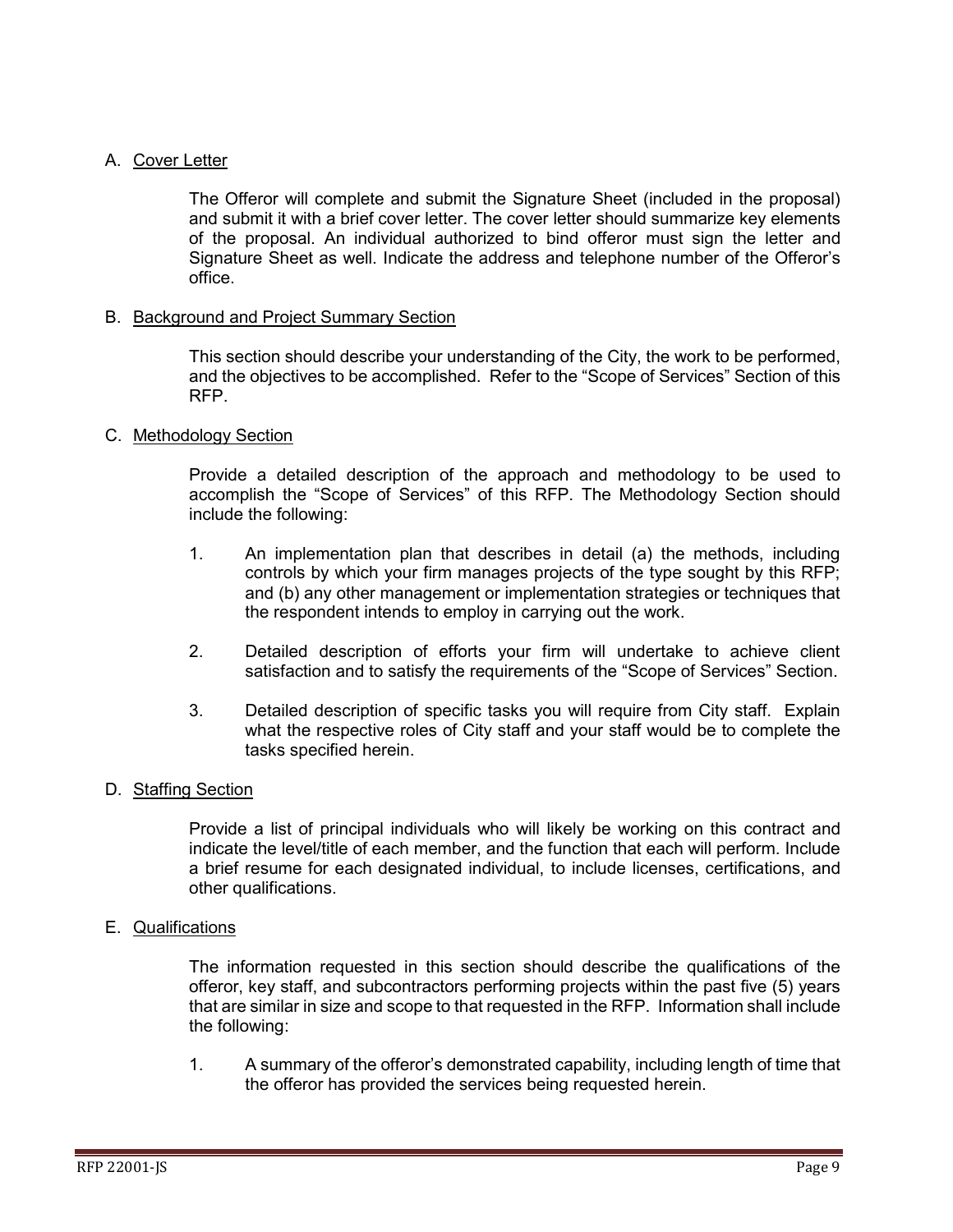- 2. Provide at least three (3) references that received similar services from your organization. Public agency references preferred. The City reserves the right to contact any the organizations or individuals listed. Information shall include:
	- Client name
	- Start and end dates
	- Client manager name, email and telephone number

#### F. Fee Proposal

Provide a fee schedule to provide the services offered.

- G. A list of clients, current and during the preceding three years for whom the offeror serves or has served as a Federal or State lobbyist and an list of issues covered for these clients.
- H. Format

Proposal should be submitted in the following format:

- Cover Letter (A)
- Proposal sequenced in accordance with Paragraphs B-G above
- Forms as follows: (All forms must be signed.)
	- o *Signature Sheet (Page 23)*
	- o *Propriety/Confidential Information Identification (Page 24)*
	- o *Exceptions to RFP (Page 25)*
	- o *Anti-collision/Nondiscrimination/Drug Free Workplace Clauses (Pg. 26)*
	- o *Proof of Authority to Transact Business in Virginia (Page 27)*

## <span id="page-9-0"></span>**8.0 EVALUATION AND AWARD CRITERIA**

The City's Evaluation Committee shall review each proposal and verify the claims and credentials of each Offeror. Selection will be made for each proposal on the basis of the criteria listed below. Each criteria will be evaluated based upon the strengths and weaknesses of the submittal or subsequent information gained in the process.

- Overall quality and completeness of proposal based on the submittal requirements (25%)
- Understanding and approach of offeror to meeting the tasks and requirements (25%)
- Qualifications, credentials, and related experience of the Offeror (25%)
- Fee schedule (25%)

Once each member of the Evaluation Committee has read and rated each proposal by use of the criteria, a consensus of the Committee shall be used established ranking the proposals. This ranking shall be used to select the firms for further consideration—the short-list. At this point, the Evaluation Committee may conduct interviews with two or more of the top ranked firms.

Should the City determine, in its sole discretion, that only one Offeror is qualified, or that one Offeror is clearly more highly qualified than the other under consideration, a contract may be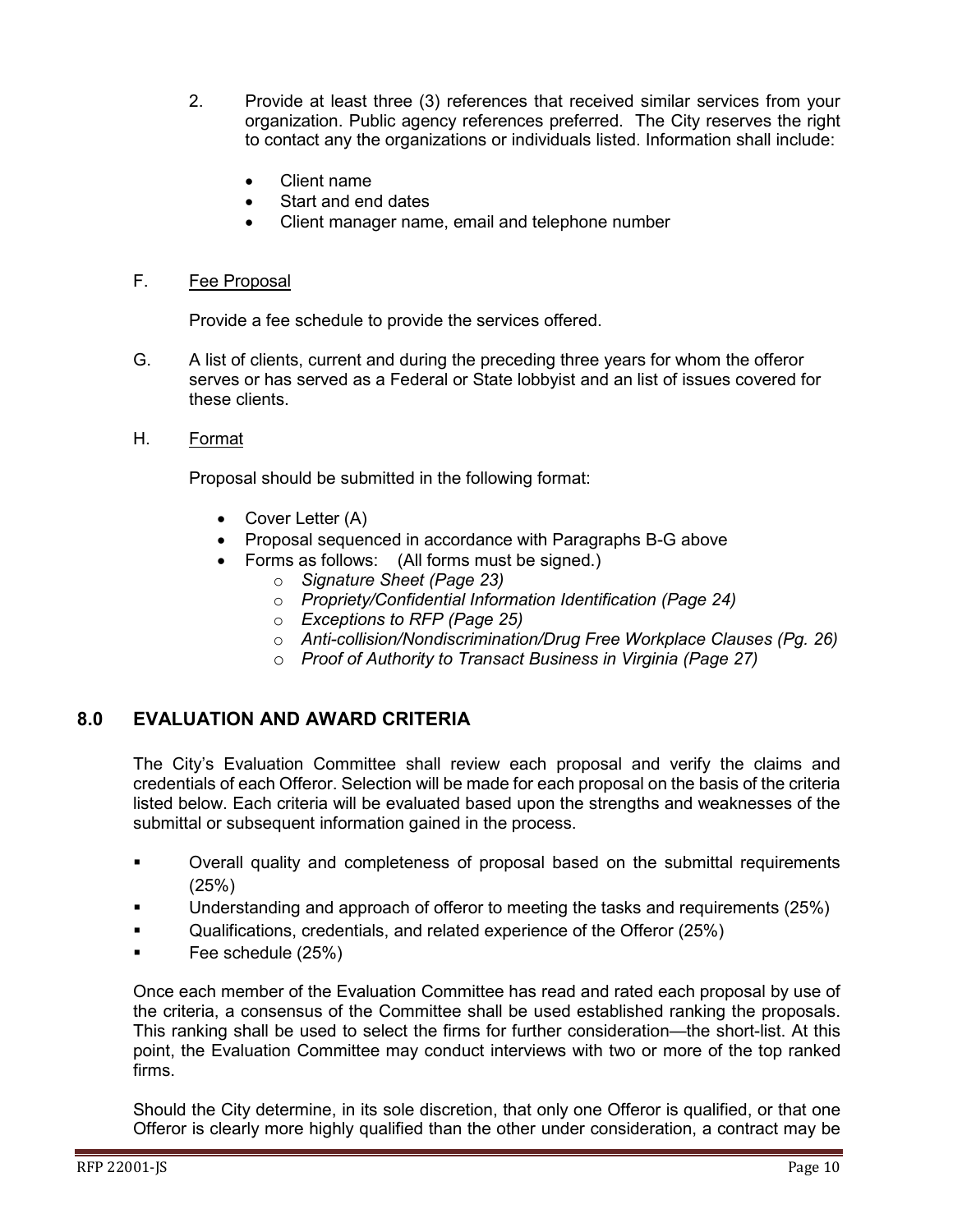negotiated and awarded to that Offeror. The file will show the Committee's perception of the strengths and weaknesses of each proposal received as basis for selection.

The successful firm will be expected to enter into a contract with the City of Suffolk based upon their submittal and any additional negotiated terms. The successful firm shall execute and return the contract documents to the City within ten (10) business days of receipt.

## <span id="page-10-0"></span>**9.0 ADDITIONAL INSTRUCTIONS FOR RFP**

- 1. **Use of Form**: All proposals should be submitted in electronic (.pdf) format in accordance with this form. The offeror may attach/scan other information as required to the electronic document that will be made a part of the proposal. Electronic submittals on CD, DVD, flash drives, or other electronic media will be accepted if delivered prior to the closing time. The preferred method is by an attachment to an email addressed to: [proposals@suffolkva.us.](mailto:proposals@suffolkva.us) ZIP files cannot be accepted.
- 2. **Submittals**: Except as noted above, all proposals shall be sent as an attachment to email to: [proposals@suffolkva.us.](mailto:proposals@suffolkva.us) The subject line must show the proposal number and title.
- 3. **Late Proposals**: Proposals, if received by the City's Purchasing Division ("Purchasing") after the date and time specified, will not be considered. It will be the responsibility of the offeror to see that their proposal is received by Purchasing as specified. There will be no exceptions. Electronic proposals show the date and time sent. This must be prior to the closing date published on the front cover.
- 4. **City Hall Closure**: Should the City's electronic networks connectivity prevent receipt of proposals at the time of the scheduled proposal closing, the proposals will be accepted and opened on the next business day of the City, at the original scheduled hour, or as soon as connectivity is restored during normal business hours.
- 5. **Competition Intended**: It is the City's intent that this RFP permits competition. It shall be the offeror's responsibility to advise the Contract Officer in writing if any language requirement, specification, terms, conditions, or any combination thereof, inadvertently restricts or limits the requirements stated in this RFP to a single source. Such notification must be received by the Contract Officer prior to the date set for proposals to close.
- 6. **Contract Quantities**: The quantities specified in the RFP are estimates only unless otherwise clearly noted, and are given for the information of Offeror and for the purpose of proposal evaluation. They do not indicate the actual quantity that will be required, since such volume will depend upon requirements that may develop during the contract period. Quantities shown shall not be construed to represent any amount which the City shall be obligated to purchase under the contract, or relieve the offeror of his obligation to fill all orders placed by the City, except as clearly noted.
- 7. **Delivery**: The time of delivery of services must be stated in definite terms. If time of delivery for different goods and/or services varies, the offeror shall so state.
- 8. **Offeror's Qualifications**: Only proposals from established offerors for work similar in scope to work herein shall be considered; the City reserves the right to request specific reference information prior to award. Offeror shall demonstrate that they have adequate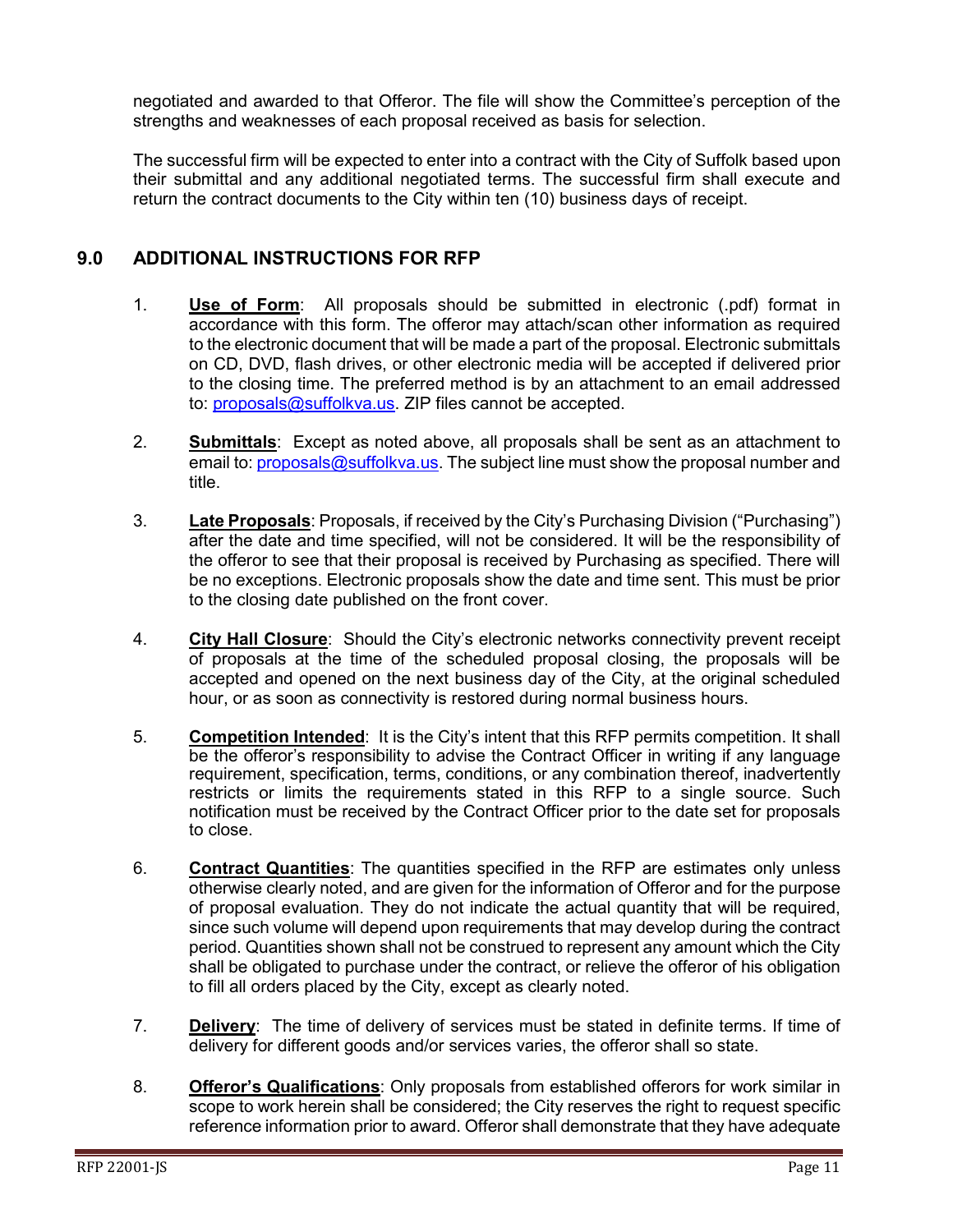and appropriate manpower, tools and equipment to respond and perform in accordance with the provisions herein.

The City may, at its option, disqualify an offeror and reject its proposal for cause. Reasons deemed to be sufficient for this action shall include, but not be limited to, the following:

- **Evidence of collusion among offerors.**
- **Receipt of more than one proposal on any project from an individual, or from a** corporation. This restriction does not apply to sub-consultants
- Default on any previous contract.
- For unreasonable failure to complete a previous contract within the specified time or for being in arrears on an existing contract without reasonable cause for being in arrears.
- Inability to perform as revealed by an investigation of the offeror's financial statement, experience and/or plant and equipment.
- Offeror does not meet project-specific requirements, as identified in the solicitation.
- 9. **Pricing to be F.O.B. Destination – Freight Allowed**: Pricing shall be F.O.B. destination-freight included for all competitive proposals. F.O.B. Destination-Freight Included shall include all shipping costs to the City location(s) at the unit cost. No additional shipping charges shall be allowed.
- 10. **Samples**: Samples, when requested, must be furnished free of expense, and upon request, if not destroyed, will be returned at the offeror's risk and expense.
- 11. **Silence of Specifications**: The apparent silence of these specifications and any supplemental specifications as to any detail or the omission from the specifications of a detailed description concerning any point shall be regarded as meaning that only the best commercial practices are to prevail and correct type, size and design are to be used. All interpretations of these specifications shall be made on the basis of this statement.
- 12. **Capacity of Offeror:** All proposals must be signed by a responsible officer or employee having the authority to bind the firm in contract. The offeror agrees that its contract performance shall be in strict conformance with the contract documents.
- 13. **Rights to Damages**: By signing its proposal, the offeror assigns to the City any and all rights that it may have under the antitrust laws of the United States and the Commonwealth of Virginia in any way arising from or pertaining to this proposal. This provision is remedial in nature and is to be liberally construed by any court in favor of the City.
- 14. **Anti-collusion**: The offeror certifies by signing its proposal that the proposal is made without prior understanding, agreement, or accord with any other person or firm submitting a proposal for the same goods and/or services and the this proposal is in all respects bona fide, fair, and not the result of any act of fraud or collusion with another person or firm engaged in the same line of business or commerce. Any false statement hereunder may constitute a felony and can result in a fine and imprisonment, as well as civil damages. Should sub-consultants have interest in multiple submittals, this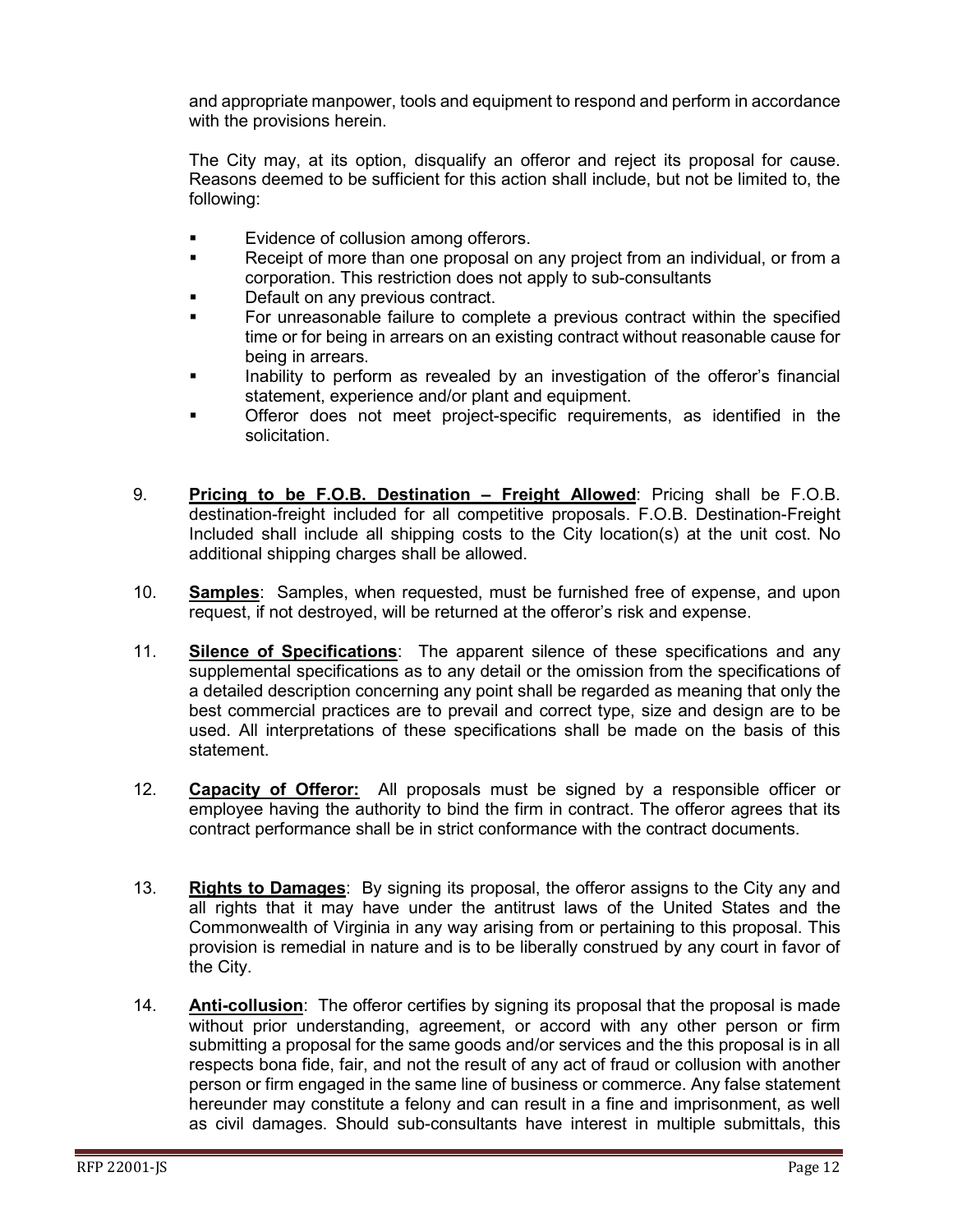clause does not apply except when an act of collusion or fraud has occurred.

15. **Contact Prohibition**: Direct contact with City departments other than Purchasing, on the subject of this proposal is expressly forbidden except with the foreknowledge and permission of the Contract Officer. Violation may result in a determination that your firm is ineligible for an award.

All questions shall be in writing to the Contract Officer shown on the title page of the proposal. The respondents to this RFP shall not contact, either directly or indirectly, any other employee or agent of the City regarding this RFP. This prohibition shall also extend to the Suffolk City Council and locally elected officials. Any such unauthorized contact may disqualify the offeror from this procurement.

- 16. **Debarment Status**: By submitting a proposal, offerors certify that they are not currently debarred by the Commonwealth of Virginia from submitting proposals or proposals on contracts for the type of goods and/or services covered by this solicitation, nor are they an agent of any person or entity that is currently so debarred.
- 17. **Ethics in Procurement**: Offeror must provide written disclosure with their proposal if one of its officers, directors, trustees, partners, employees, or lenders is an employee or officer of the City of Suffolk or an immediate family member of the employee or officer (as defined by Section 2.2-4368 of the Virginia Procurement Act) who is involved personally or substantially participates in procurement transactions or owns or controls an interest of more than three percent (3%) of the company or receives more than \$5,000 annually from the Offeror.
- 18. **Addenda**: If issued, addenda to this solicitation will be posted on the Purchasing website [http://apps.suffolkva.us/bids/bid\\_search\\_all.jsp](http://apps.suffolkva.us/bids/bid_search_all.jsp) It is the offeror's responsibility to check the website or contact the Purchasing Division prior to the submittal deadline to ensure that the Offeror has a complete, up-to-date package. Acknowledgement of all issued Addenda shall be indicated in the proposal.
- 19. **Withdrawal of Proposals**: Proposals may be withdrawn (cancelled) any time prior to the closing time and date. Withdrawal of proposals may be accomplished by submitting such request in writing on the issuing company's letterhead either by email, in person, or by certified mail.
- 20. **Award**: Award will be made to the offeror considered by the City's sole determination after following the procedure outlined herein. The process used for this solicitation shall be Competitive Negotiations as outlined in the Virginia Public Procurement Act.
- 21. **Announcements**: Upon the award or the announcement of the decision to award a contract, the City will publicly post such notice on the electronic bulletin board located outside of the Purchasing Division and on the Purchasing web site: [www.suffolkva.us/bids/.](http://www.suffolkva.us/bids/)
- 22. **Offer/Acceptance**: Each proposal is received with the understanding that the acceptance in writing by the City of the offer to furnish any or all of the goods and/or services described therein, shall constitute a contract between the Offeror and the City, which shall bind the offeror to furnish and deliver the goods and/or services quoted at the prices stated and in accordance with the conditions of the accepted proposal; and the City on its part to order from such offeror, except for causes beyond reasonable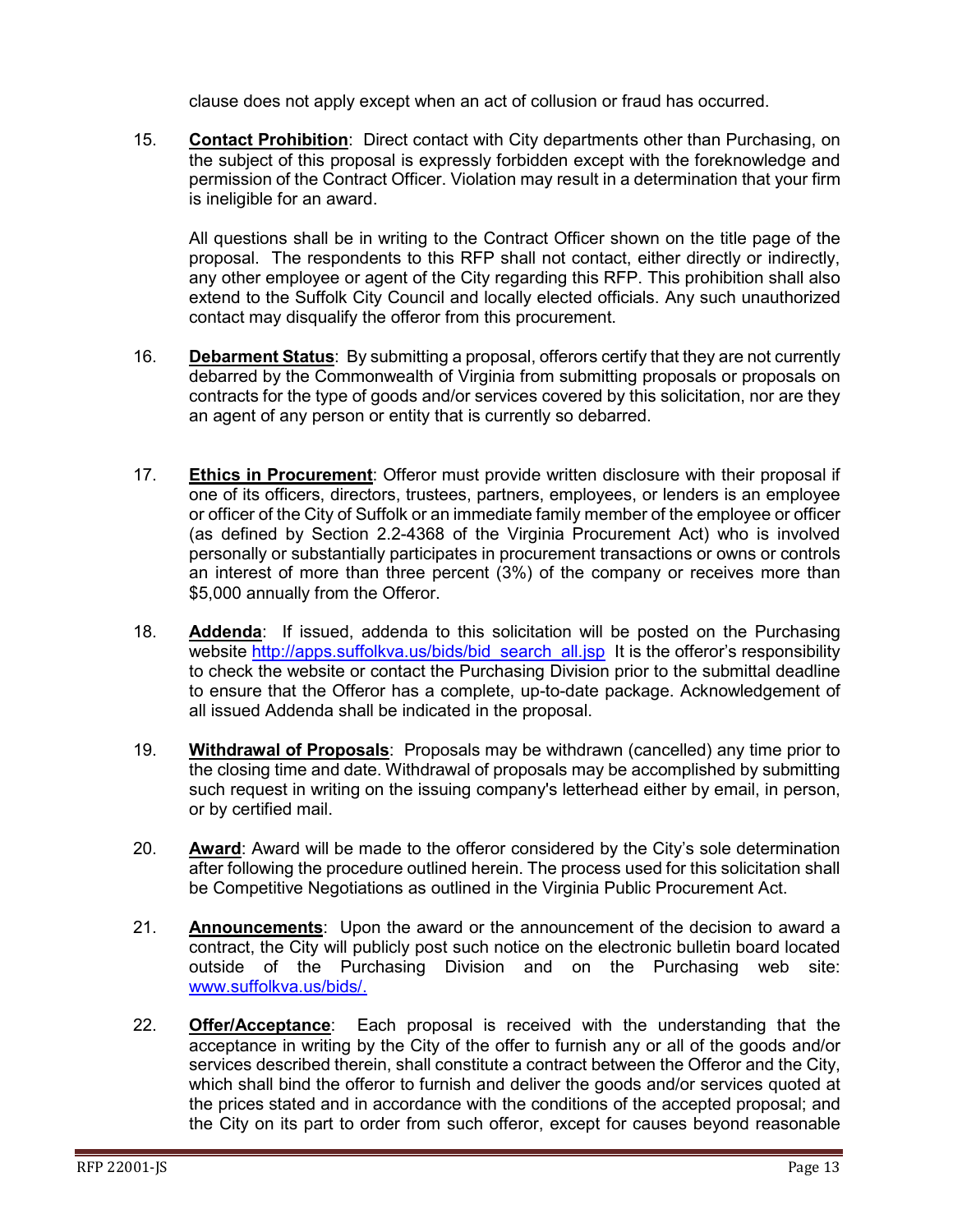control; and pay for, at the agreed prices, all goods and/or services specified and delivered.

- 23. **City's Rights**: The City reserves the right to reject any and all proposals, and to waive any informality if it is determined to be in the best interest of the City.
- 24. **Appeals Procedure**: Upon offeror's request, administrative appeals information will be provided that shall be used for hearing protests of a decision to award, or an award, appeals from refusal to allow withdrawal of proposals, appeals from disqualification, appeals for debarment or suspension, or determination of non-responsibility and appeals from decisions or disputes arising during the performance of a contract. To be timely all appeals shall be made within the time periods set forth by the Virginia Public Procurement Act, §2.2-4357, *et seq*. Contact the Contract Officer at once for assistance.
- 25. **Additional Conditions**: The Contract Terms and Conditions and all Instructions in this solicitation are intended to apply to the resulting contract and shall supersede any conflicting terms in the Offeror's proposal. Any additional conditions an offeror intends be considered must be submitted with the proposal and noted as an exception. Such exceptions may result in a finding that the submittal is 'non-responsive' to the proposal, negating possibility of an award to that offeror. Contractual documents submitted by the successful firm after an award will not be accepted.
- 26. **Cooperative Agreements**: If authorized by the offeror(s), the resultant contract(s) may be extended to any jurisdiction within the Commonwealth of Virginia to purchase at the contract prices in accordance with the contract terms. Any jurisdiction using such contracts shall place its own order(s) directly with the successful contractor(s). The City of Suffolk acts only as the contracting agent and is not responsible for placement of orders, payment, or discrepancies of the participating jurisdictions. It is the contractor's responsibility to notify the jurisdictions of the availability of contract(s).

## <span id="page-13-0"></span>**10.0 CONTRACT TERMS AND CONDITIONS**

- 1. **Conflict**: In the event of a conflict between the contract documents, including these Contract Terms and Conditions, the final executed contract documents shall control.
- 2. **Alien employment**: Consultant certifies that he does not and shall not during the performance of the contract for goods and services in the Commonwealth, knowingly employ unauthorized aliens as defined in the federal Immigration Reform and Control Act of 1986, as amended.
- 3. **Anti-Discrimination**: The Consultant certifies to the City that they will conform to the provisions of the Federal Civil Rights Act of 1964, as amended, as well as the Virginia Fair Employment Contracting Act of 1975, as amended, where applicable, the Virginians with Disabilities Act, the Americans with Disabilities Act and §2.2-4311 of the Virginia Public Procurement Act (VPPA). If the award is made to a faith-based organization, the organization shall not discriminate against any recipient of goods, services, or disbursements made pursuant to the contract on the basis of the recipient's religion, religious belief, refusal to participate in a religious practice, or on the basis of race, age, color, sexual orientation, gender identity, or national origin and shall be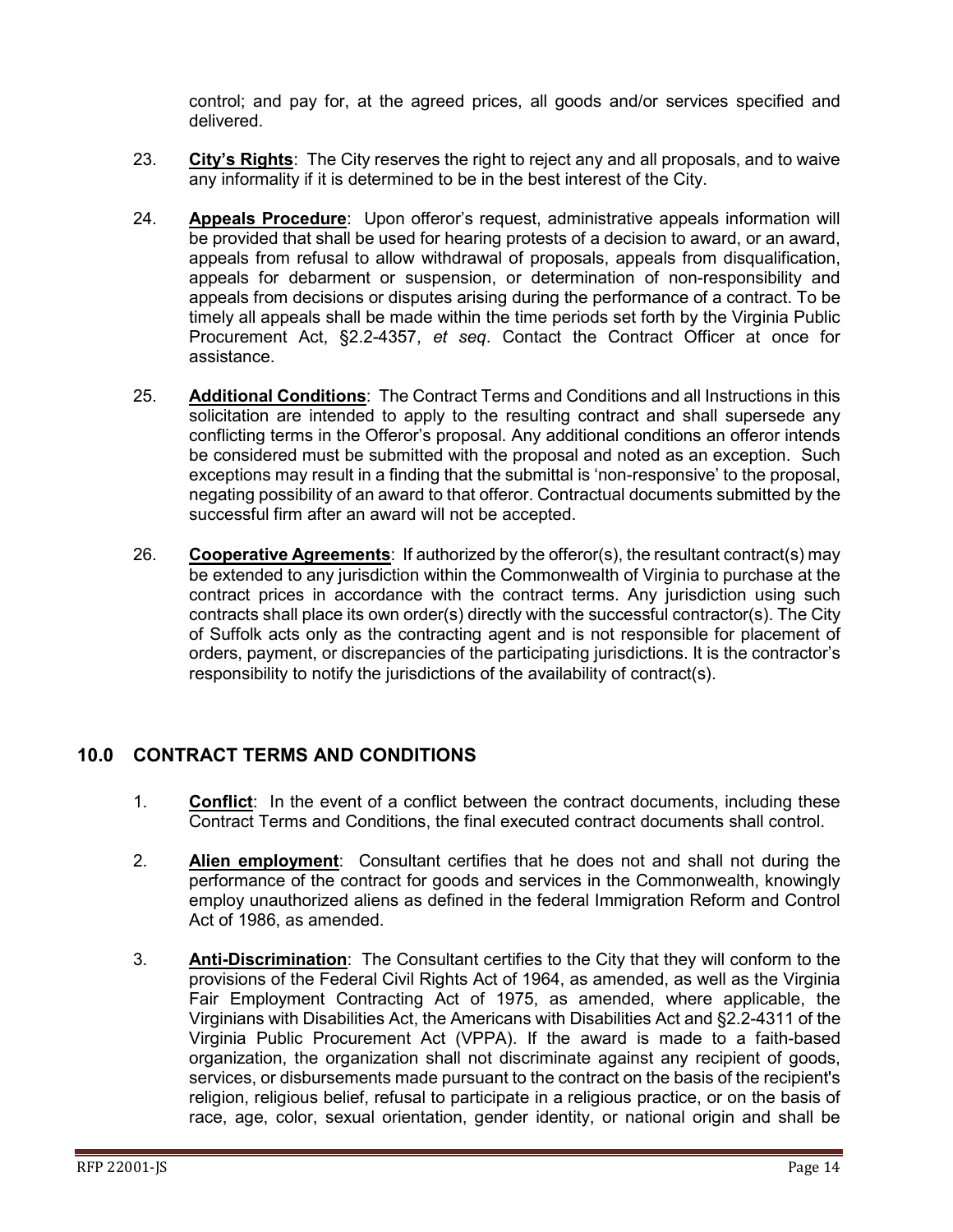subject to the same rules as other organizations that contract with public bodies to account for the use of the funds provided; however, if the faith-based organization segregates public funds into separate accounts, only the accounts and programs funded with public funds shall be subject to audit by the public body. (Code of Virginia 2.2.4343.1E).

The following provisions apply to all contracts over \$10,000:

- 1. During the performance of this contract, the Consultant agrees as follows:
	- a. The Consultant will not discriminate against any employee or applicant for employment because of race, religion, color, sex, national origin, age, disability, service disabled veterans or any other basis prohibited by state law relating to discrimination in employment, except where there is a bona fide occupational qualification reasonably necessary to the normal operation of the Consultant. The Consultant agrees to post in conspicuous places, available to employees and applicants for employment, notices setting forth the provisions of this nondiscrimination clause.
	- b. The Consultant, in all solicitations or advertisements for employees placed by or on behalf of the Consultant, will state that such Consultant is an equal opportunity employer.
	- c. Notices, advertisements and solicitations placed in accordance with federal law, rule or regulation shall be deemed sufficient for the purpose of meeting these requirements.
- 2. The Consultant will include the provisions of the foregoing paragraphs a, b, and c above in every subcontract or purchase order over \$10,000, so that the provisions will be binding upon each subcontractor or vendor.
- 4. **Assignment of Contract:** A contract shall not be assignable by the Consultant in whole or in part without the written consent of the City.
- 5. **Availability of Funds**: A contract shall be deemed in force only to the extent of appropriations available to each department for the purchase of such goods and/or services. The City's extended obligations on those contracts that envision extended funding through successive fiscal periods shall be contingent upon actual appropriations for the following years.
- 6. **Changes and Additions**: It shall be the responsibility of the Consultant to notify the City, in writing, of any necessary modifications or additions in the Scope of the contract. Compensation for changes or additions in the Scope of the contract will be negotiated and approved by the City, in writing.

It is understood and agreed to by both the City and the Consultant that such modifications or additions to the contract shall be made only by the full execution of the City's standard Contract change order form. Furthermore, it is understood and agreed by both parties that any work done by the Consultant on such modification or addition to the contract prior to the City's execution of its standard Contract change order form shall be at the total risk of the Consultant and said work may not be compensated by the City.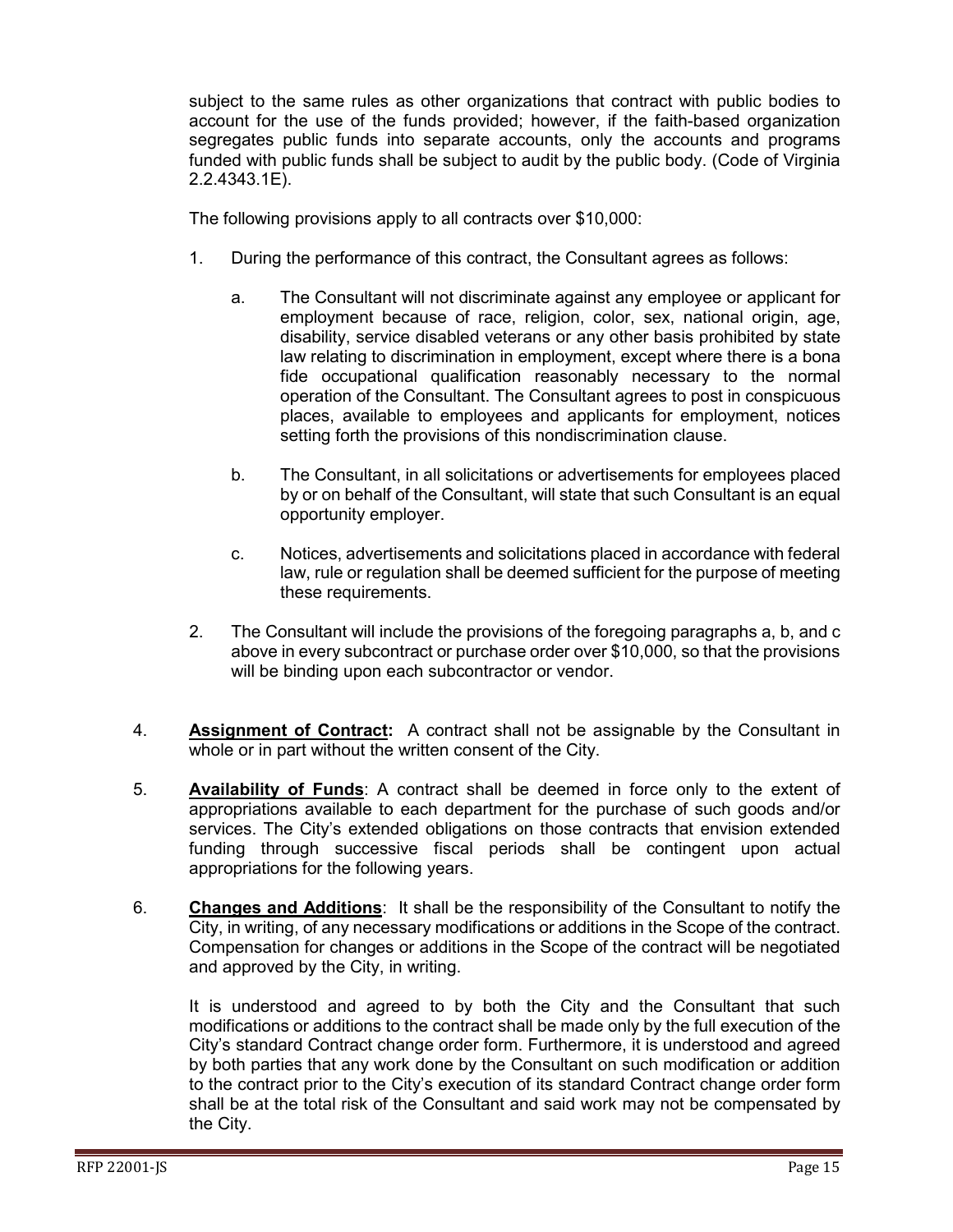- 7. **Conflicts of Interests**: The Consultant shall not accept or receive commissions or other payments from third parties for soliciting, negotiating, procuring, or effecting insurance on behalf of the City. The City may not procure supplies, equipment, materials or other goods from a Consultant on the same project.
- 8. **Consultant's Failure to Perform**: Failure of the Consultant to perform the contract by reason of the City's non-acceptance of additional conditions submitted after the award shall result in termination of the contract by the City, and may result in debarment of the Consultant for a period of up to three (3) years. Termination and /or debarment of the Consultant shall not constitute a waiver by the City of any other rights or remedies available to the City by law or contract.
- 9. **Contractual Disputes**: The Consultant shall give written notice to the Purchasing Agent of his intent to file a claim for money or other relief at the time of the occurrence or the beginning of the work upon which the claim is to be based.

The written claim shall be submitted to the Purchasing Agent no later than sixty (60) days after final payment. If the claim is not disposed of by agreement, the Purchasing Agent shall reduce his decision to writing and mail or otherwise forward a copy thereof to the Consultant within thirty (30) days of receipt of the claim.

The Purchasing Agent's decision shall be final unless the Consultant appeals within thirty (30) days by submitting a written letter of appeal to the City Manager, or his designee. The City Manager shall render a decision within sixty (60) days of receipt of the appeal.

- 10. **Copyright Protection**: Consultant agrees to defend and save the City, its agents, officials, and employees, harmless from liability of any nature or kind, for use of any copyright, composition, secret process, patented or unpatented invention, articles or appliances furnished or used in the performance of the contract, or which Consultant is not the patentee, assignee, or licensee, to the same extent as provided in the above paragraph.
- 11. **Default**: In event of default by Consultant, the City reserves the right to procure the goods and/or services from other sources, and hold Consultant liable for any excess cost occasioned thereby. Such actions taken by the City shall not release the Consultant from additional remedies that may be allowed by law.
- 12. **Drug-Free Workplace**: During the performance of this contract, the Consultant agrees to (1) provide a drug-free workplace for the Consultant's employees; (2) post in conspicuous place, available to employees and applicants for employment, a statement notifying employees that the unlawful manufacture, sale, distribution, dispensation, possession, or use of a controlled substance or marijuana is prohibited in the Consultant's workplace and specifying the actions that will be taken against employees for violations of such prohibition; (3) state in all solicitation or advertisement for employees placed by or on behalf of the Consultant that the Consultant maintains a drug-free workplace; and (4) include the provisions of the foregoing clauses in every subcontract or purchase order of over \$10,000, so that the provisions will be binding upon each sub-consultant or vendor.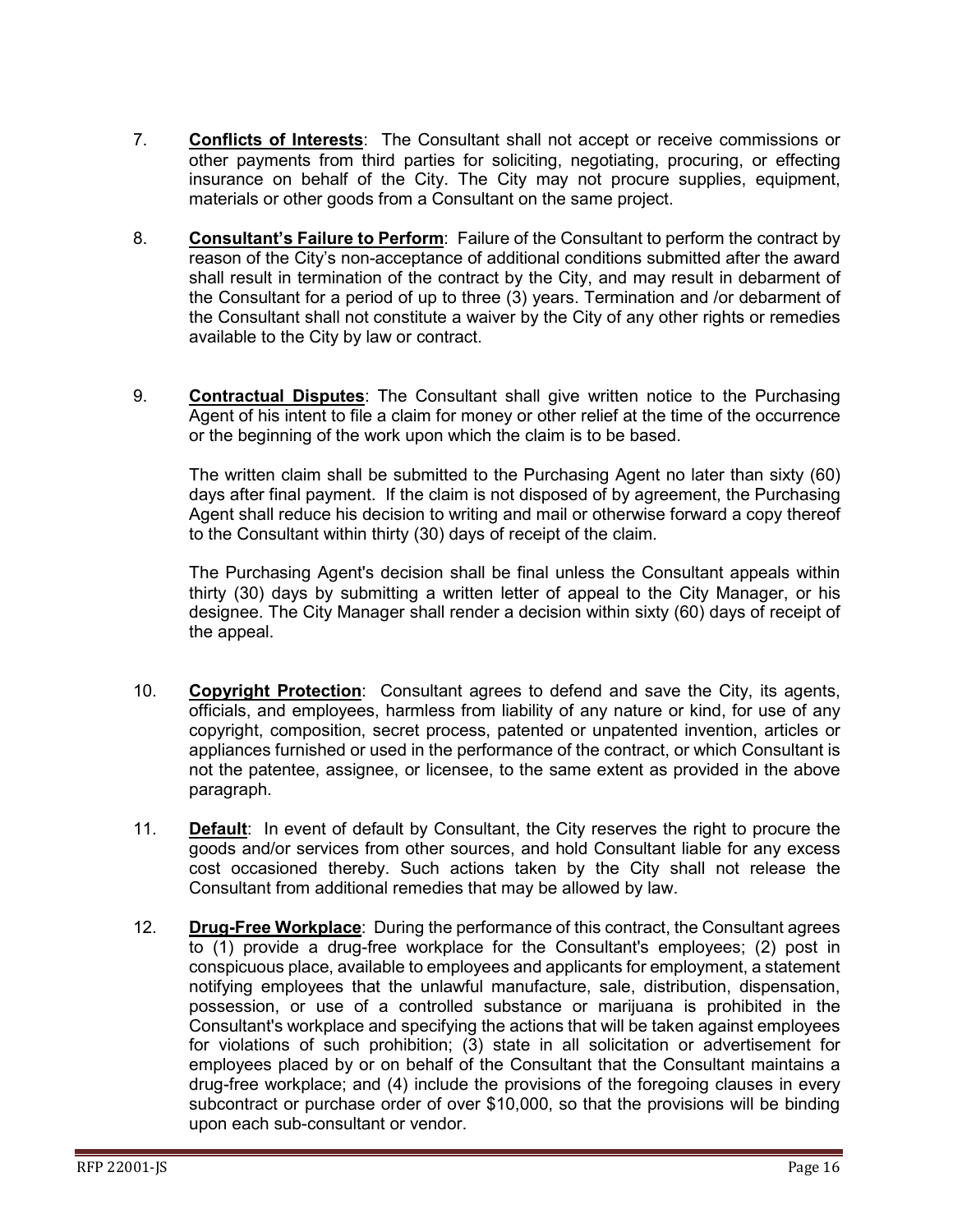For the purposes of this section, "drug-free workplace" means a site for the performance of work done in connection with a specific contract awarded to a Consultant, the employees of whom are prohibited from engaging in the unlawful manufacture, sale, distribution, dispensation, possession or use of any controlled substance or marijuana during the performance of the contract.

- 13. **Entire Agreement**: This contract and any additional or supplementary documents incorporated herein by reference contain all the terms and conditions agreed upon by the parties hereto, and no other agreements, oral or otherwise, regarding the subject matter of this contract or any part thereof shall have any validity or bind any of the parties hereto. The contract shall not be modified, altered, changed or amended unless in writing and signed by the parties hereto.
- 14. **Exemption from Taxes**: The City is exempt from state sales tax and federal excise tax. A tax exemption certificate indicating the City's tax exempt status will be furnished by the City upon request.
- 15. **Faith-based Organizations**: The City of Suffolk does not discriminate against faithbased organizations.
- 16. **Governing Law**: This contract shall be made, entered into, and shall be performed in the City of Suffolk, Virginia, and shall be governed by the applicable laws of the Commonwealth of Virginia without regard to its conflict of law rules. In the event of litigation concerning this the contract, the parties agree to the exclusive jurisdiction and venue of the Circuit Court of the City of Suffolk, Virginia; however, in the event that the federal court has jurisdiction over the matter, then the parties agree to the exclusive jurisdiction and venue of the U.S. District Court for the Eastern District of Virginia, Norfolk Division.

The Consultant shall not cause a delay in services because of litigation pending or during litigation proceedings, except with the express, written consent of the City or written instruction/order from the Court.

17. **Indemnification**: Consultant shall defend and indemnify the City, and the City's employees, agents, and volunteers, from and against any and all damage claim, liability, cost, or expense (including, without limitation, attorney's fees and court costs) of every kind and nature (including, without limitation, those arising from any injury or damage to any person, property or business) incurred by or claimed against Consultant, its employees, agents, and volunteers, or incurred by or claimed against the City, the City's employees, agents, and volunteers, arising out of, or in connection with, the performance of all services hereunder by Consultant. This indemnification includes, but is not limited to, any financial or other loss, including, but not limited to, any adverse regulatory, agency or administrative sanction or civil penalties, incurred by the City due to the negligent, fraudulent or criminal acts of Consultant or any of the Consultant's officers, shareholders, employees, agents, consultants, sub-consultants, or any other person or entity acting on behalf of Consultant. Unless otherwise provided by law, the Consultant indemnification obligations hereunder shall not be limited in any way by the amount or type of damages, compensation, or benefits payable by or for Consultant under workers' compensation acts, disability benefit acts, other employee benefit acts, or benefits payable under any insurance policy. This paragraph shall survive the termination of the contract including any renewal or extension thereof.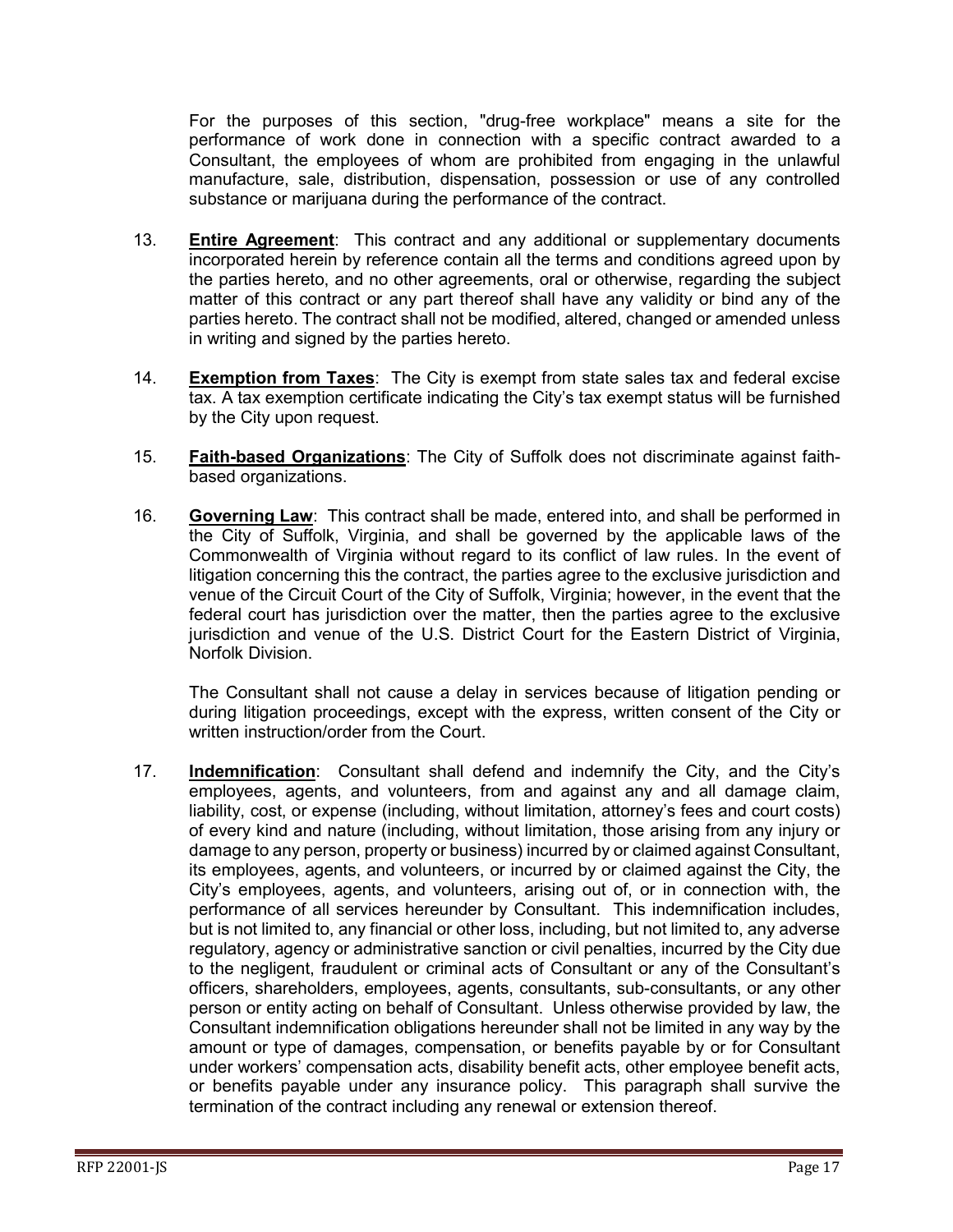- 18. **Independent Contractor**: The Consultant and any employees, agents, or other persons or entities acting on behalf of the Consultant shall act in an independent capacity and not as officers, employees, or agents of the City.
- 19. **Insurance**: Consultant shall procure, maintain, and provide proof of insurance coverage for injuries to persons and property damage as may arise from or in conjunction with the work performed on behalf of the City by the Consultant, his agents, representatives, employees or subcontractors. Proof of coverage as contained herein shall consist of all policies, endorsements, declaration pages, and certificates of insurance and shall be submitted fifteen (15) days prior to the commencement of work, and such coverage shall be maintained by the Consultant for the duration of the contract period; for occurrence policies. Claims made policies must extend reporting period for two (2) years after expiration date.
	- a. General Liability

Coverage shall be as broad as: Comprehensive General Liability endorsed to include Broad Form, Commercial General Liability Form including Products/Completed Operations.

Minimum Limits

- \$2,000,000 General Aggregate Limit
- \$2,000,000 Products & Completed Operations
- \$1,000,000 Personal and Advertising Injury
- \$1,000,000 Each Occurrence Limit
- \$ 50,000 Fire Damage Limit
- \$ 5,000 Medical Expense Limit
- b. Automobile Liability

Coverage sufficient to cover all vehicles owned, used, or hired by the Consultant, his agents, representatives, employees or subcontractors.

Minimum Limits

\$1,000,000 Combined Single Limit

- \$ 5,000 Medical Expense Limit
- c. Workers' Compensation

Limits as required by the Workers' Compensation Act of Virginia. Employers Liability, \$100,000/\$500,000/\$100,000

d. Umbrella/Excess Liability

\$2,000,000 umbrella/excess liability coverage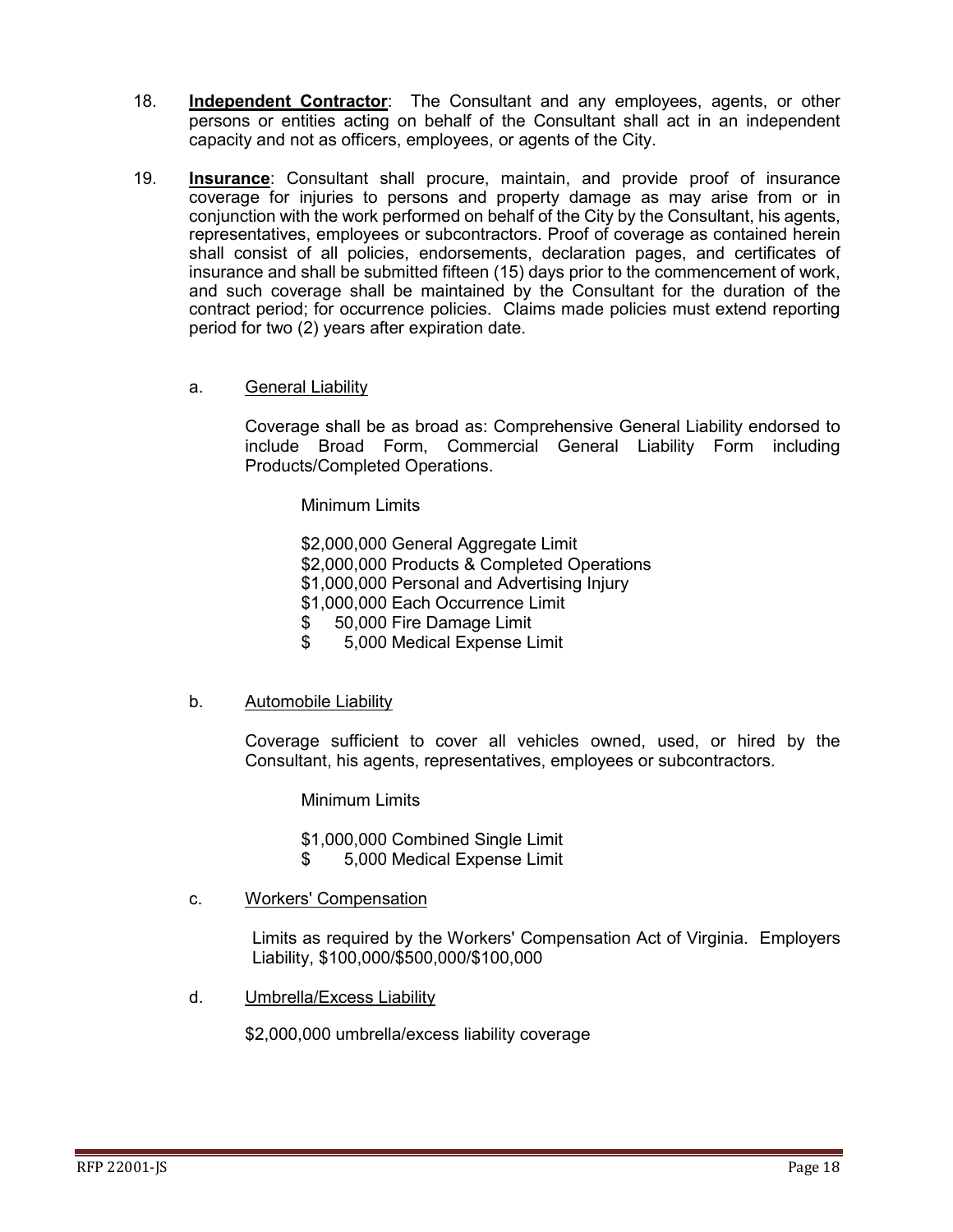#### e. Coverage Provisions

- 1. All deductibles or self-insured retention shall appear on the certificate(s).
- 2. The City of Suffolk, its officers, officials, employees, agents and volunteers shall be added as "additional insured" as their interests may appear. This provision does not apply to Professional Liability or Workers' Compensation/Employers' Liability.
- 3. The Consultant's insurance shall be primary over any applicable insurance or self-insurance maintained by the City.
- 4. Shall provide 30 days' written notice to the City before any cancellation, suspension, or void of coverage in whole or part, where such provision is reasonable.
- 5. All coverage for subcontractors of the Consultant shall be subject to all of the requirements stated herein.
- 6. Failure to comply with any reporting provisions of the policy(s) shall not affect coverage provided the City, its officers/officials, agents, employees and volunteers.
- 7. The insurer shall agree to waive all rights of subrogation against the City, its' officers/officials, agents, employees or volunteers for any act, omission or condition of premises which the parties may be held liable by reason of negligence.
- 8. The Consultant shall furnish the City certificates of insurance including endorsements affecting coverage. The certificates are to be signed by a person authorized by the insurance company(s) to bind coverage on its behalf, if executed by a broker, notarized copy of authorization to bind, or certify coverage must be attached.
- 9. All insurance shall be placed with insurers maintaining an A.M. Best rating of no less than an A:VII. If A.M. Best rating is less than A:VII, approval must be received from City's Risk Officer.

All coverage designated herein shall be as broad as the Insurance Services Office (ISO) forms filed for use with the Commonwealth of Virginia.

20. **Invoicing/Payment and Interest:** Prior to payment the Consultant shall provide their federal employer identification number. Payment to the Consultant shall be made not more than forty-five (45) days after goods or services are received; or not more the forty-five (45) days after the invoice is rendered, whichever is later.

Unless otherwise provided under the terms of this contract, interest for late payment shall not exceed one percent (1%) per month.

The Consultant shall submit invoices on a frequency to be determined, as agreed upon by the City, for each payment requested. Such statement shall also include a detailed breakdown of all charges.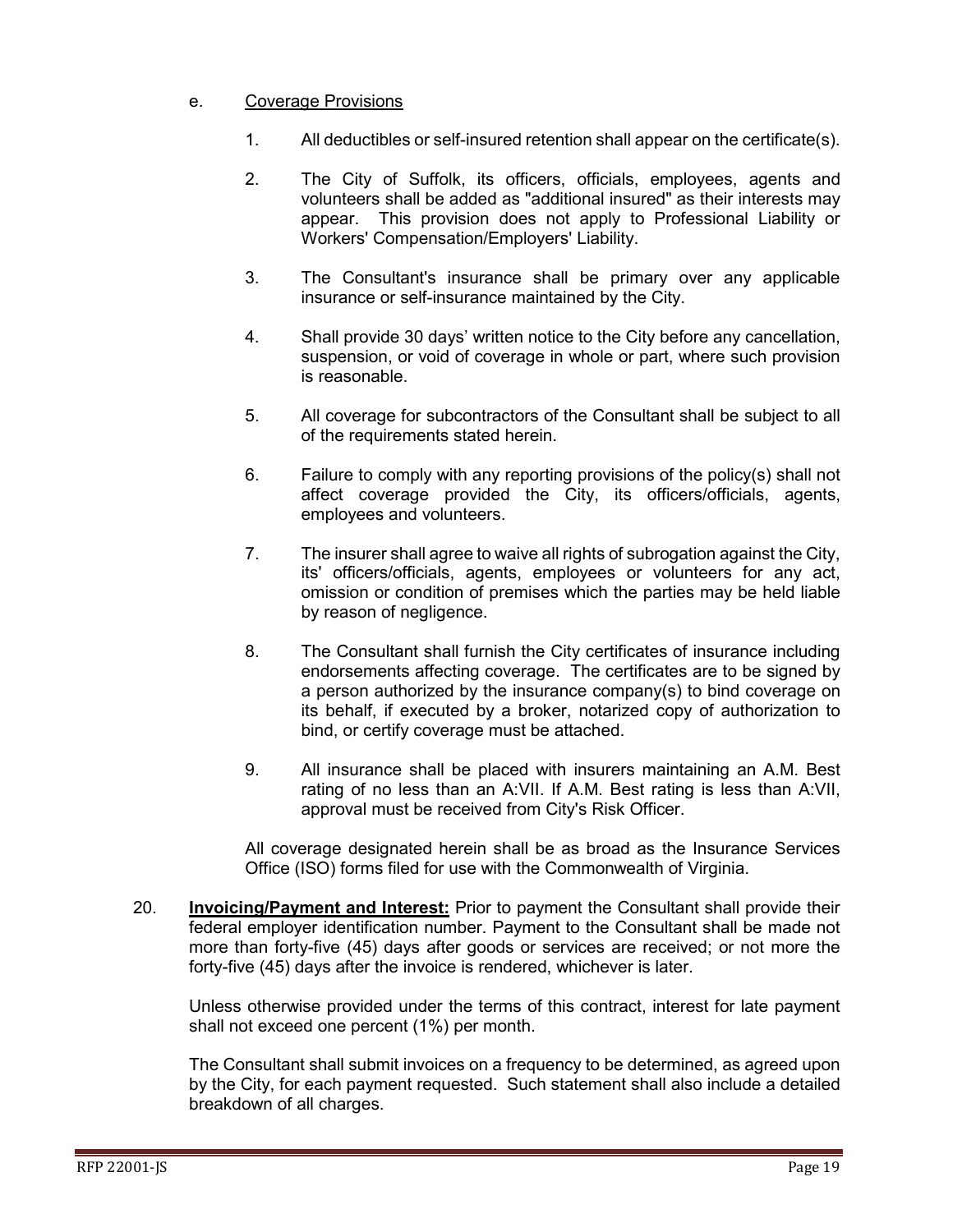All such invoices will be paid promptly unless any items thereon are questioned, in which event payment will be withheld pending verification of the amount claimed and the validity of the claim. The Consultant shall provide complete cooperation during any such investigation.

- 21. **Laws, Regulations**: Consultant shall keep fully informed of all federal, state, and local laws, ordinances and regulations that in any manner affect the conduct of the work. Consultant shall at all times observe and comply with all such laws, ordinances and regulations.
- 22. **License Requirement**: All firms doing business in the City are required to be licensed in accordance with the City of Suffolk business license ordinance. Wholesale and retail merchants without a business location in the City of Suffolk are exempt from this requirement. Any questions concerning business licenses should be directed to the Commissioner of the Revenue's Office, telephone (757) 514-4260 or [comrev@suffolkva.us.](mailto:comrev@suffolkva.us)
- 23. **Ownership of Documents**: Any data generated, reports, specifications, blueprints, negatives or other documents prepared by the Consultant in the performance of its obligations under the resulting contract shall be the exclusive property of City of Suffolk, and all such materials shall be returned to the owner upon completion, termination, or cancellation of this contract. The Consultant shall not use, willingly allow, or cause such materials to be used for any purpose other than performance of all Consultant's obligations under the resulting contract without the prior written consent of City of Suffolk. Documents and materials developed by the Consultant under the resulting contract shall be the property of City or Suffolk; however, the Consultant may retain file copies, which cannot be used without prior written consent of the Owner. City of Suffolk agrees that the Consultant shall not be liable for any damage, loss, or injury resulting from the future use of the provided documents for other than the project specified, when the Consultant is not the firm of record.
- 24. **Payments to Subcontractors:** Within seven (7) days after receipt of amounts paid by the City for work performed by a subcontractor under this contract, the Consultant shall either:
	- a. Pay the Subcontractor for the proportionate share of the total payment received from the City attributable to the work performed by the Subcontractor under this contract; or
	- b. Notify the City and Subcontractor, in writing, of his intention to withhold all or a part of the Subcontractor's payment and the reason for non- payment.

The Consultant shall pay interest to the Subcontractor on all amounts owed that remain unpaid beyond the seven-day period except for amounts withheld as allowed in item b. above.

Unless otherwise provided under the terms of this contract, interest shall accrue at the rate of one percent per month.

The Consultant shall include in each of its subcontracts a provision requiring each Subcontractor to include or otherwise be subject to the same payment and interest requirements as set forth above with respect to each lower-tier subcontractor.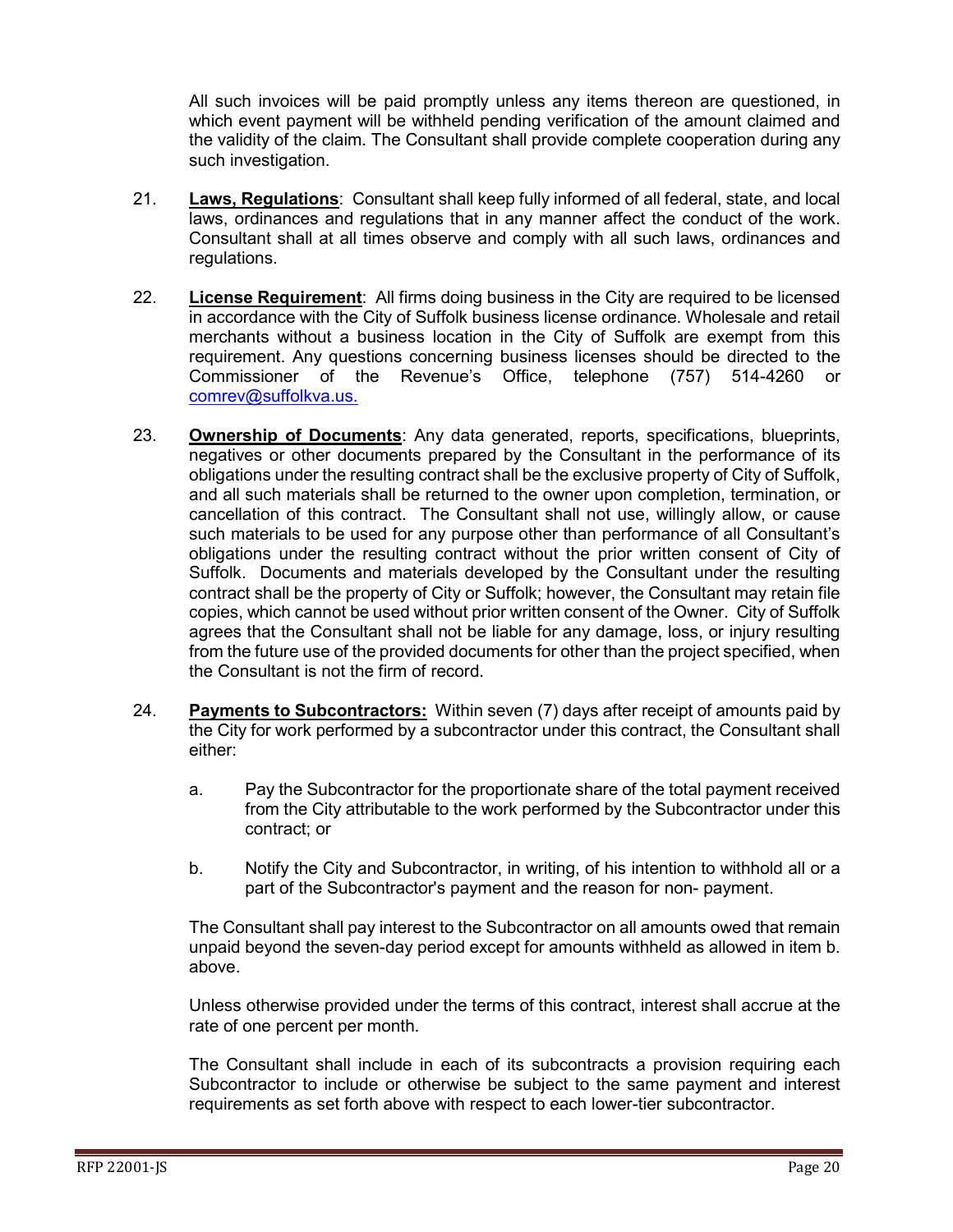The Consultant's obligation to pay an interest charge to a subcontractor pursuant to this provision may not be construed to be an obligation of the City.

- 25. **Records and Inspection**: The Consultant shall maintain full and accurate records with respect to all matters covered under this contract, including, without limitation, accounting records, written policies, procedures, time records, telephone records, and any other supporting evidence used to memorialize, reflect, and substantiate charges or fees related to this contract. The Consultant's records shall be open to inspection and subject to audit and/or reproduction, during normal working hours, by the City and its employees, agents or authorized representatives after giving at least three (3) days' notice to the Consultant by the City. The City shall have access to such records from the effective date of this contract, for the duration of the contract, and for five (5) years after the date of final payment by the City to the Consultant pursuant to this contract or any renewal or extension of this contract. The City's employees, agents or authorized representatives shall have access to the Consultant's facilities, shall have access to all necessary records and shall be provided adequate and appropriate work space, in order to conduct audits. All records and information generated under the contract shall be property of the City, whether retained by the City or the Consultant. The Consultant shall not make any other use of this information, expect to provide service to the City under the contract, unless specifically authorized by the City in writing.
- 26. **Responsibility of Consultant**: The Consultant shall, without additional costs or fee to the City, correct or revise any errors or deficiencies in his performance. Neither the City's review, approval or acceptance of, nor payment for any of the services required under this Contract shall be deemed a waiver of rights by the City, and the Consultant shall remain liable to the City for all costs which are incurred by the City as a result of the Consultant's negligent performance of any of the services furnished under the contract.
- 27. **Rights and Remedies Not Waived**: In no event shall the making by the City of any payment to the Consultant, or the waiver by the City of any provision under this contract including any obligation of the Consultant, constitute or be construed as a waiver by the City of any other provision, obligation, breach of covenant, or any default which may exist under this contract on the part of the Consultant, and the making of any such payment by the City while any such breach or default exists shall not impair or prejudice any right or remedies available to the City.
- 28. **Safety**: All Consultants and sub-contractors performing services for the City are required and shall comply with all Occupational Safety and Health Administration (OSHA), State and City Safety and Occupational Health Standards and any other applicable rules and regulations. Also all Consultants and sub-consultants shall be held responsible for the safety of their employees and any unsafe acts or conditions that may cause injury or damage to any persons or property within and around the work site area under this contract.
- 29. **Scheduling and Delays**: The parties to any contract resultant of this solicitation acknowledge that all or part of the work to be performed hereunder may be delayed and extended at the option of the City. Such delays may be caused by delays, denials and modifications of the various state or federal permits, or for other reasons. The City shall not be required to pay any of the Consultant's direct or indirect costs, or claims for compensation, extended overhead, or other damage or consequential damages arising out of or related to any delays or interruptions required or ordered by the City. If the City delays a task order for any reason for a continuous period of ninety (90) days or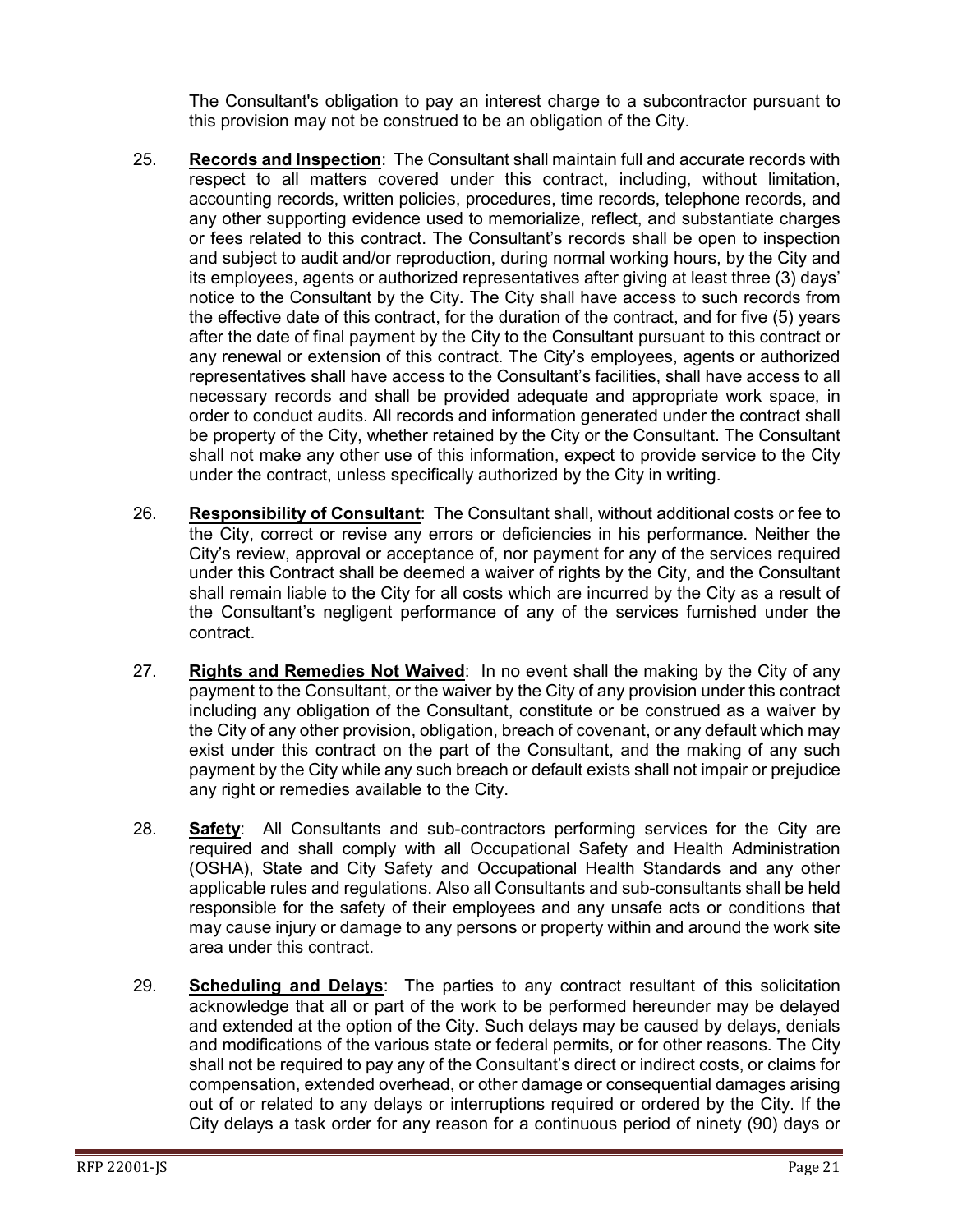more, the City and Consultant will negotiate a mutually agreeable adjustment to the Consultant's fee.

- 30. **Severability**: If any provision of the contract or the application thereof to any person or circumstances shall to any extent be invalid or unenforceable, the remainder of the contract, or the application of such provision to persons or circumstances other than those which it is invalid or unenforceable, shall not be affect hereby, and each provision of the contract shall be valid and enforced to the full extent permitted by law.
- 31. **Termination for Cause**: In the event that the Consultant shall for any reason or through any cause be in default of the terms of this contract, the City may give Consultant written notice of such default by certified mail/return receipt requested at the address set forth in Consultant's Proposal or as provided in this contract.

Unless otherwise provided, Consultant shall have ten (10) days from the date such notice is mailed in which to cure the default. Upon failure of Consultant to cure the default, the City may immediately cancel and terminate this contract as of the mailing date of the default notice.

Upon termination, Consultant shall withdraw its personnel and equipment, cease performance of any further work under the contract, and turn over to the City any work in process for which payment has been made. In the event of violations of law, safety or health standards and regulations, this contract may be immediately cancelled and terminated by the City and provisions herein with respect to opportunity to cure default shall not be applicable.

32. **Termination for Convenience**: The City may at any time, and for any reason, terminate this contract by written notice to the Consultant specifying the termination date, which shall be not less than thirty (30) days from the date such notice is mailed.

Notice shall be given to Consultant by certified mail/return receipt requested at the address set forth in Consultant's Proposal or as provided in this contract. In the event of such termination, the Consultant shall be paid such amount as shall compensate the Consultant for the work satisfactorily completed, and accepted by the City, at the time of termination. If the City terminates this Consultant, Consultant shall withdraw its personnel and equipment, cease performance of any further work under this Consultant, and turn over to the City any work completed or in process for which payment has been made.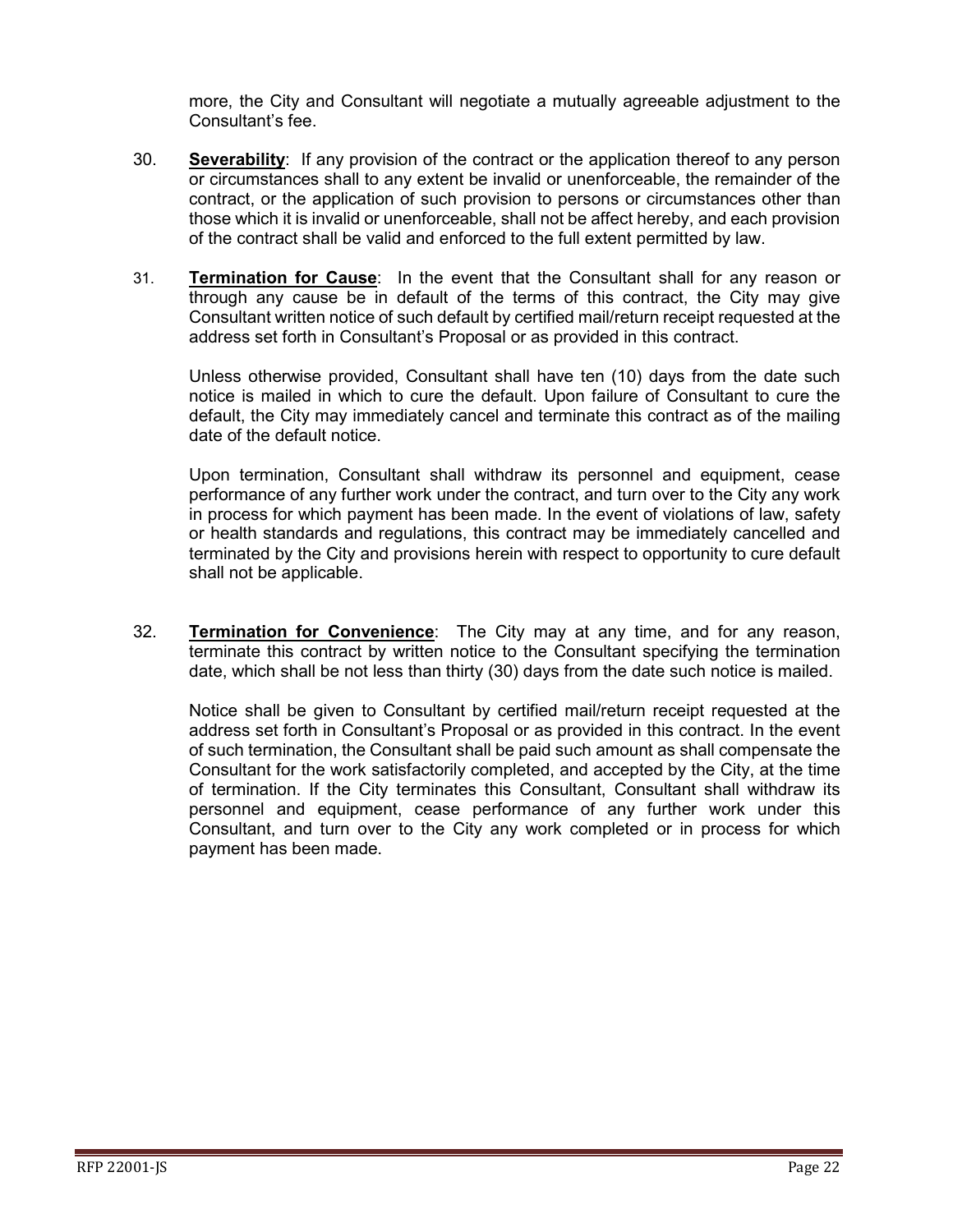## **SIGNATURE SHEET**

(Submit with Proposal)

<span id="page-22-0"></span>My signature certifies that the proposal as submitted complies with all Terms and Conditions as set forth.

My signature also certifies that the accompanying proposal is not the result of, or affected by, any unlawful act of collusion with another person or company engaged in the same line of business or commerce, or any act of fraud punishable under Title 18.2, Chapter 12, Article 1.1 of the Code of Virginia, 1950, as amended. Furthermore, I understand that fraud and unlawful collusion are crimes under the Virginia Governmental Frauds Act, the Virginia Government Bid Rigging Act, and Virginia Antitrust Act, and Federal Law, and can result in fines, prison sentences, and civil damage awards.

My signature also certifies that this firm has no business or personal relationships with any other companies or persons that could be considered as a conflict of interest or potential conflict of interest to the City of Suffolk and that there are no principals, officers, agents, employees, or representatives of this firm that have any business or personal relationships with any other companies or persons that could be considered as a conflict of interest or a potential conflict of interest to the City of Suffolk, pertaining to any and all work or services to be performed as a result of this request and any resulting contract with the City of Suffolk.

I hereby certify that I am authorized to sign as a Representative for the Firm:

| Federal ID No.: Management Control Control Control Control Control Control Control Control Control Control Control Control Control Control Control Control Control Control Control Control Control Control Control Control Con | Telephone No. | Fax No._______________ |  |  |  |  |  |
|--------------------------------------------------------------------------------------------------------------------------------------------------------------------------------------------------------------------------------|---------------|------------------------|--|--|--|--|--|
|                                                                                                                                                                                                                                |               |                        |  |  |  |  |  |
|                                                                                                                                                                                                                                |               |                        |  |  |  |  |  |
|                                                                                                                                                                                                                                |               |                        |  |  |  |  |  |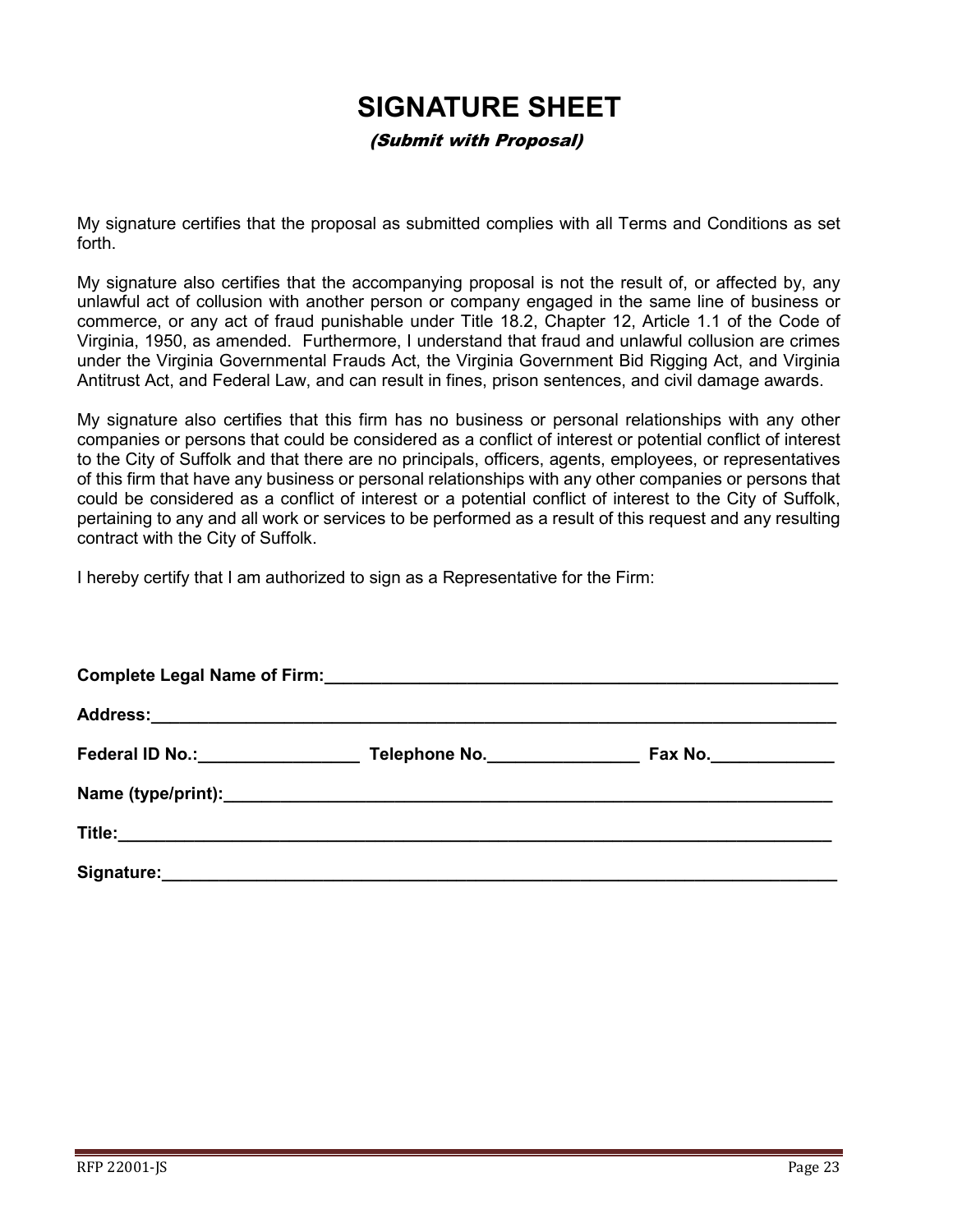## <span id="page-23-0"></span>**PROPRIETARY/CONFIDENTIAL INFORMATION IDENTIFICATION**

#### **RFP #22001-JS**

Name of Firm/Offeror: example and the state of  $\frac{1}{2}$  of  $\frac{1}{2}$  and  $\frac{1}{2}$  and  $\frac{1}{2}$  and  $\frac{1}{2}$  and  $\frac{1}{2}$  and  $\frac{1}{2}$  and  $\frac{1}{2}$  and  $\frac{1}{2}$  and  $\frac{1}{2}$  and  $\frac{1}{2}$  and  $\frac{1}{2}$  and  $\frac{1}{2}$ 

Trade secrets or proprietary information submitted by an Offeror shall not be subject to public disclosure under the Virginia Freedom of Information Act; however, the Offeror must invoke the protections of §2.2-4342F of the Code of Virginia, in writing, either before or at the time the data or other material is submitted. The written notice must specifically identify the data or materials to be protected, including the section of the proposal in which it is contained, as well as the page number(s), and state the reasons why protection is necessary. The proprietary or trade secret material submitted must be identified by some distinct method such as highlighting or underlining and must indicate only the specific words, figures, or paragraphs that constitute a trade secret or proprietary information. In addition, a summary of proprietary information provided shall be submitted on this form. he designation of an entire proposal document, line item prices, and/or total proposal prices as proprietary or trade secrets is not acceptable. If, after being given reasonable time, the offeror refuses to withdraw such a classification designation, the proposal will be rejected.

| SECTION/TITLE | <b>PAGE</b><br>NUMBER(S) | REASON(S) FOR WITHHOLDING FROM<br><b>DISCLOSURE</b> |
|---------------|--------------------------|-----------------------------------------------------|
|               |                          |                                                     |
|               |                          |                                                     |
|               |                          |                                                     |
|               |                          |                                                     |
|               |                          |                                                     |
|               |                          |                                                     |
|               |                          |                                                     |
|               |                          |                                                     |
|               |                          |                                                     |
|               |                          |                                                     |
|               |                          |                                                     |
|               |                          |                                                     |
|               |                          |                                                     |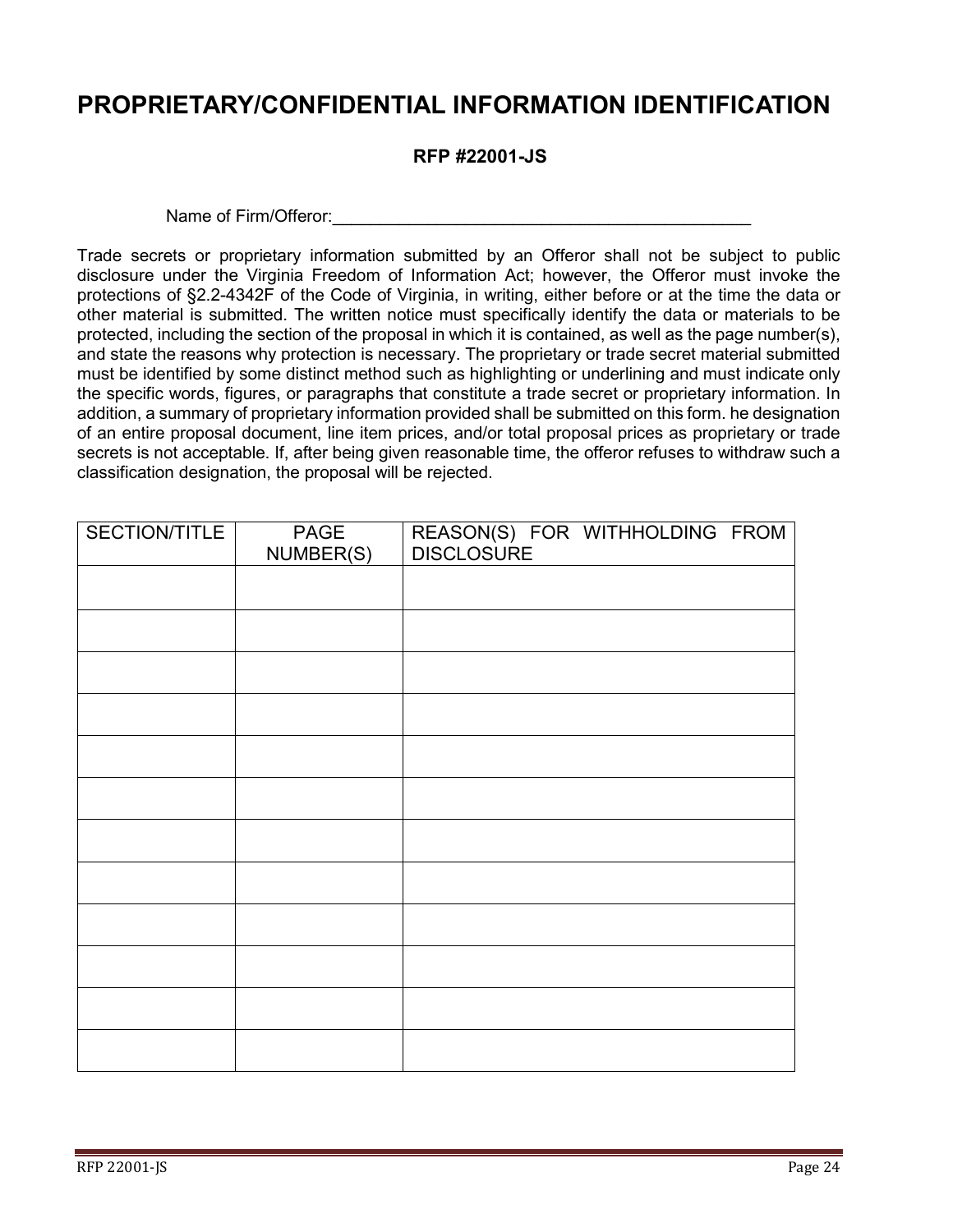## **EXCEPTIONS TO RFP** (RFP #22001-JS)

<span id="page-24-0"></span>Name of Firm/Offeror: Name of Firm/Offeror:

Unless stated in this portion of the proposal, all Offerors will be considered to have accepted all the terms of the Request for Proposal (RFP), including requirements or those using the word shall, must, or required, and any amendments as issued, without exception.

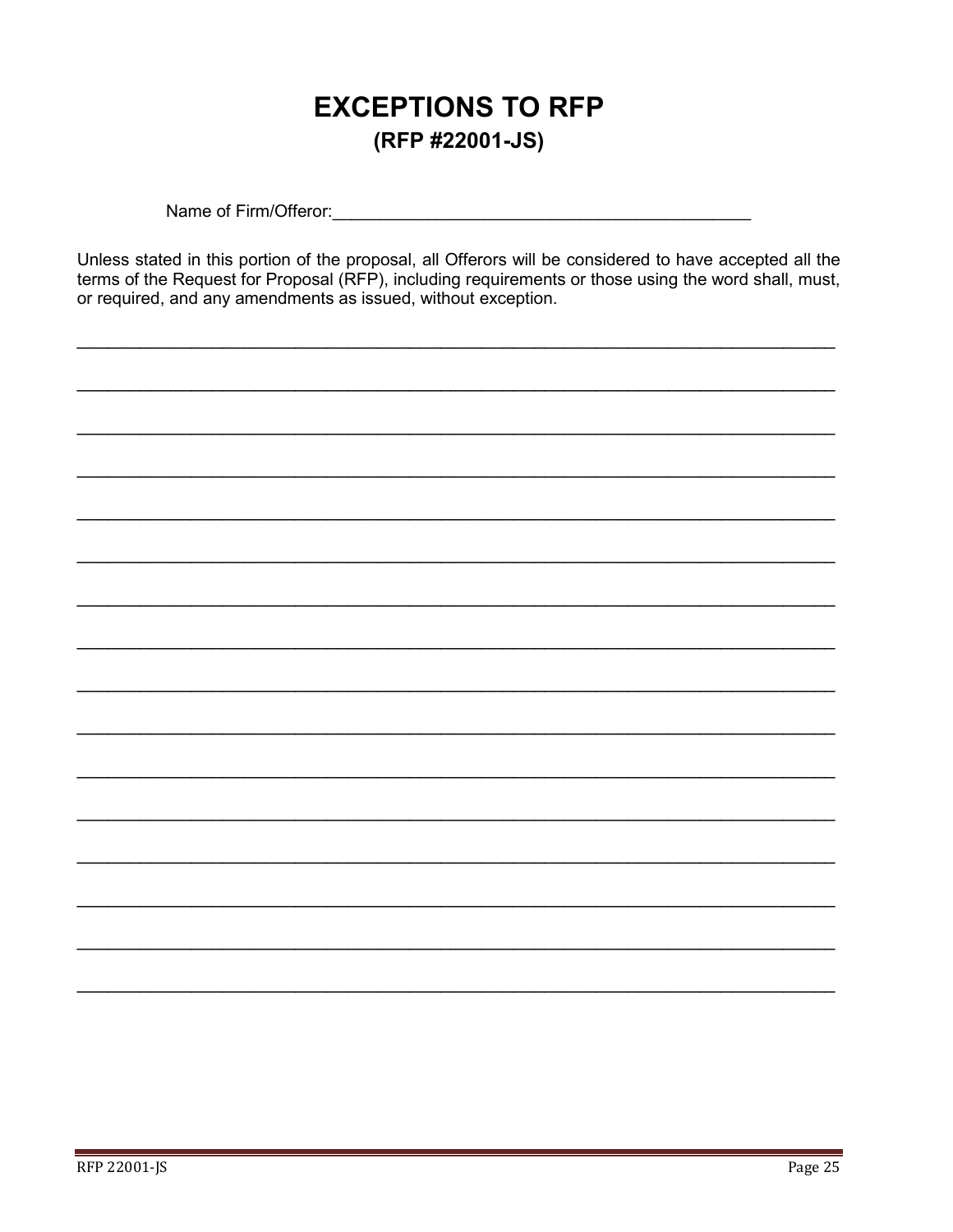#### **ANTICOLLUSION/NONDISCRIMINATION/DRUG FREE WORKPLACE CLAUSES**

#### <span id="page-25-0"></span>**ANTICOLLUSION CLAUSE:**

IN THE PREPARATION AND SUBMISSION OF THIS BID, SAID BIDDER DID NOT EITHER DIRECTLY OR INDIRECTLY ENTER INTO ANY COMBINATION OR ARRANGEMENT WITH ANY PERSON, FIRM OR CORPORATION, OR ENTER INTO ANY AGREEMENT, PARTICIPATE IN ANY COLLUSION, OR OTHERWISE TAKE ANY ACTION IN THE RESTRAINT OF FREE, COMPETITIVE BIDDING IN VIOLATION OF THE SHERMAN ACT (15 U.S.C. SECTION 1), SECTIONS 59.1-9.1 THROUGH 59.1-9.17 OR SECTIONS 59.1-68.6 THROUGH 59.1-68.8 OF THE CODE OF VIRGINIA.

THE UNDERSIGNED BIDDER HEREBY CERTIFIES THAT THIS AGREEMENT, OR ANY CLAIMS RESULTING THEREFROM, IS NOT THE RESULT OF, OR AFFECTED BY, ANY ACT OF COLLUSION WITH, OR ANY ACT OF, ANOTHER PERSON OR PERSONS, FIRM OR CORPORATION ENGAGED IN THE SAME LINE OF BUSINESS OR COMMERCE; AND, THAT NO PERSON ACTING FOR, OR EMPLOYED BY, THE CITY OF SUFFOLK HAS AN INTEREST IN, OR IS CONCERNED WITH, THIS BID; AND, THAT NO PERSON OR PERSONS, FIRM OR CORPORATION OTHER THAN THE UNDERSIGNED, HAVE, OR ARE, INTERESTED IN THIS BID. **DRUG-FREE WORKPLACE:**

DURING THE PERFORMANCE OF THIS CONTRACT, THE CONTRACTOR AGREES TO (I) PROVIDE A DRUG-FREE WORKPLACE FOR THE CONTRACTOR'S EMPLOYEES; (II) POST IN CONSPICUOUS PLACES, AVAILABLE TO EMPLOYEES AND APPLICANTS FOR EMPLOYMENT, A STATEMENT NOTIFYING EMPLOYEES THAT THE UNLAWFUL MANUFACTURE, SALE, DISTRIBUTION, DISPENSATION, POSSESSION, OR USE OF A CONTROLLED SUBSTANCE OR MARIJUANA IS PROHIBITED IN THE CONTRACTOR'S WORKPLACE AND SPECIFYING THE ACTIONS THAT WILL BE TAKEN AGAINST EMPLOYEES FOR VIOLATIONS OF SUCH PROHIBITION; (III) STATE IN ALL SOLICITATIONS OR ADVERTISEMENTS FOR EMPLOYEES PLACED BY OR ON BEHALF OF THE CONTRACTOR THAT THE CONTRACTOR MAINTAINS A DRUG-FREE WORKPLACE; AND (IV) INCLUDE THE PROVISIONS OF THE FOREGOING SECTIONS I, II, AND III IN EVERY SUBCONTRACT OR PURCHASE ORDER OF OVER \$10,000, SO THAT THE PROVISIONS WILL BE BINDING UPON EACH SUBCONTRACTOR OR VENDOR.

FOR THE PURPOSE OF THIS SECTION, "DRUG-FREE WORKPLACE" MEANS A SITE FOR THE PERFORMANCE OR WORK DONE IN CONNECTION WITH A SPECIFIC CONTRACT AWARDED TO A CONTRACTOR IN ACCORDANCE WITH THIS CHAPTER, THE EMPLOYEES OF WHOM ARE PROHIBITED FROM ENGAGING IN THE UNLAWFUL MANUFACTURE, SALE, DISTRIBUTION, DISPENSATION, POSSESSION OR USE OF ANY CONTROLLED SUBSTANCE OR MARIJUANA DURING THE PERFORMANCE OF THE CONTRACT.

#### **NONDISCRIMINATION CLAUSE:**

- 1. EMPLOYMENT DISCRIMINATION BY BIDDER SHALL BE PROHIBITED.<br>2. DURING THE PERFORMANCE OF THIS CONTRACT. THE SUCCESSEL
	- 2. DURING THE PERFORMANCE OF THIS CONTRACT, THE SUCCESSFUL BIDDER SHALL AGREE AS FOLLOWS:
		- A. THE BIDDER, WILL NOT DISCRIMINATE AGAINST ANY EMPLOYEE OR APPLICANT FOR EMPLOYMENT BECAUSE OF RACE, RELIGION, COLOR, SEX, NATIONAL ORIGIN, AGE, DISABILITY, OR ANY OTHER BASIS PROHIBITED BY STATE LAW RELATING TO DISCRIMINATION IN EMPLOYMENT, EXCEPT WHERE THERE IS A BONA FIDE OCCUPATIONAL QUALIFICATION/CONSIDERATION REASONABLY NECESSARY TO THE NORMAL OPERATION OF THE BIDDER. THE BIDDER AGREES TO POST IN CONSPICUOUS PLACES, AVAILABLE TO EMPLOYEES AND APPLICANTS FOR EMPLOYMENT, NOTICES SETTING FORTH THE PROVISIONS OF THIS NONDISCRIMINATION CLAUSE.
		- B. THE BIDDER, IN ALL SOLICITATIONS OR ADVERTISEMENTS FOR EMPLOYEES PLACED ON BEHALF OF THE BIDDER, WILL STATE THAT SUCH BIDDER IS AN EQUAL OPPORTUNITY EMPLOYER.
		- **C.** NOTICES, ADVERTISEMENTS, AND SOLICITATIONS PLACED IN ACCORDANCE WITH FEDERAL LAW, RULE OR REGULATION SHALL BE DEEMED SUFFICIENT FOR THE PURPOSE OF MEETING THE REQUIREMENTS OF THIS SECTION.
		- D. BIDDER WILL INCLUDE THE PROVISIONS OF THE FOREGOING SECTIONS A, B, AND C IN EVERY SUBCONTRACT OR PURCHASE ORDER OF OVER \$10,000, SO THAT THE PROVISIONS WILL BE BINDING UPON EACH SUBCONTRACTOR OR VENDOR.

| Name and Address of Bidder:                                                                                              | Date:                                     |
|--------------------------------------------------------------------------------------------------------------------------|-------------------------------------------|
|                                                                                                                          | By:                                       |
|                                                                                                                          | Signature In Ink                          |
|                                                                                                                          |                                           |
|                                                                                                                          |                                           |
|                                                                                                                          | <b>Printed Name</b>                       |
|                                                                                                                          |                                           |
| Telephone Number:                                                                                                        |                                           |
| Fax Phone Number: (                                                                                                      | Title                                     |
|                                                                                                                          |                                           |
| FIN/SSN#:                                                                                                                |                                           |
| Is your firm a "minority" business? $\Box$ Yes $\Box$ No<br>If yes, please indicate the "minority" classification below: |                                           |
| □ American Indian   □ Eskimo<br>□ Asian American<br>□ African American<br>□ Hispanic American<br>$\Box$ Aleut            |                                           |
| □ Other; Please Explain:                                                                                                 |                                           |
| Is your firm Woman Owned? $\Box$ Yes $\Box$ No                                                                           | Is your firm a Small Business? □ Yes □ No |